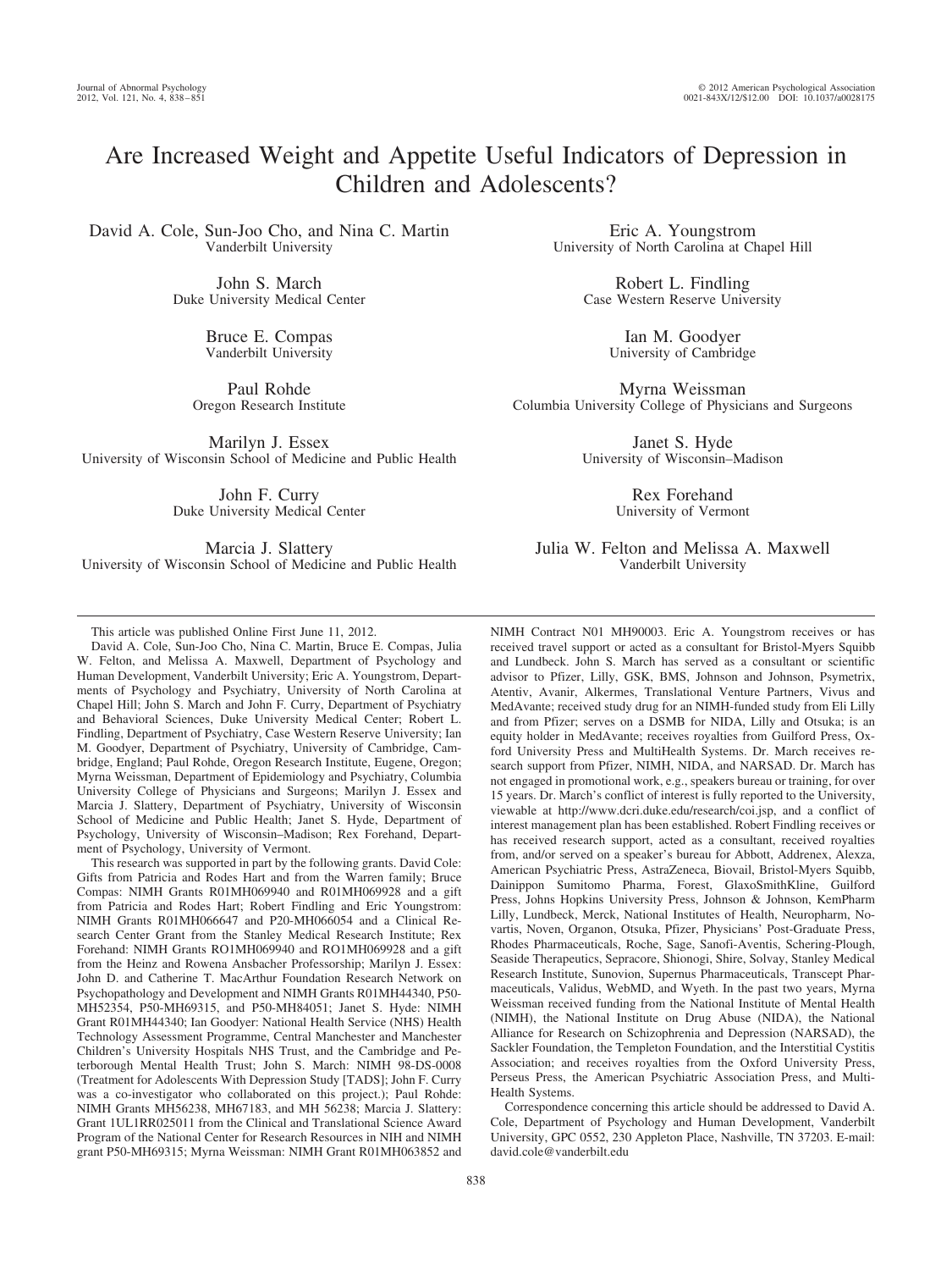During childhood and adolescence, physiological, psychological, and behavioral processes strongly promote weight gain and increased appetite while also inhibiting weight loss and decreased appetite. The Diagnostic and Statistical Manual-IV (*DSM–IV*) treats both weight-gain/increased-appetite and weightloss/decreased-appetite as symptoms of major depression during these developmental periods, despite the fact that one complements typical development and the other opposes it. To disentangle the developmental versus pathological correlates of weight and appetite disturbance in younger age groups, the current study examined symptoms of depression in an aggregated sample of 2307 children and adolescents, 47.25% of whom met criteria for major depressive disorder. A multigroup, multidimensional item response theory model generated three key results. First, weight loss and decreased appetite loaded strongly onto a general depression dimension; in contrast, weight gain and increased appetite did not. Instead, weight gain and increased appetite loaded onto a separate dimension that did not correlate strongly with general depression. Second, inclusion or exclusion of weight gain and increased appetite affected neither the nature of the general depression dimension nor the fidelity of major depressive disorder diagnosis. Third, the general depression dimension and the weight-gain/ increased-appetite dimension showed different patterns across age and gender. In child and adolescent populations, these results call into question the utility of weight gain and increased appetite as indicators of depression. This has serious implications for the diagnostic criteria of depression in children and adolescents. These findings inform a revision of the DSM, with implications for the diagnosis of depression in this age group and for research on depression.

*Keywords:* depression, K-SADS, IRT, weight, appetite

Appetite increase and decrease as well as weight gain and loss are listed by the *Diagnostic and Statistical Manual of Mental Disorders – Fourth Edition* (*DSM–IV*; American Psychiatric Association, 2000) as symptoms of depression for all ages, despite the fact that during childhood and adolescence weight gain and increased appetite are normative and weight loss and appetite decrease are not. Treating increased appetite and weight as indicators of depression in youths may be problematic, as so many physiological and psychological processes affect weight and appetite during this developmental period that the effect of depression on these symptoms may be negligible. The primary goal of this article is to examine depression symptoms (as defined in DSM) in 2307 children and adolescents, assessed via semistructured clinical interview (i.e., the Kiddie Schedule of Affective Disorders and Schizophrenia for School-Aged Children; KSADS), to test whether or not changes in appetite and weight provide useful information in the diagnosis of depression or in the assessment of its severity. Answers to these questions could inform efforts to refine research and clinical diagnostic criteria for depression in youths. Further, the revision of the DSM that is underway should be informed by the best possible empirical evidence. The overarching goal of this study is to provide such information about depression in children and adolescents.

Recent research provides theoretical reasons why increased appetite and weight may not be useful indicators of child and adolescent depression (Felton, Cole, Tilghman-Osborne, & Maxwell, 2010; Maxwell & Cole, 2009). Taken together, these articles argue that at least two broad classes of factors affect weight and appetite in childhood and adolescence to such an extent that depression may not be associated with sufficient increases in weight or appetite to warrant regarding them as symptoms of the disorder. One set of factors involves physiological and metabolic changes: hypothalamic neuropeptides (Fehm et al., 2001; Jéquier & Tappy, 1999; Terasawa & Fernandez, 2001), endogenous reward systems (Neary, Goldstone, & Bloom, 2004; Stanley, Wynne, McGowan, & Bloom, 2005), and puberty-related hormonal levels (Ahmed et al., 1999; Bornstein, Schuppenies, Wong, & Licinio, 2006; Neary

et al., 2004; Romeo & McEwen, 2006). During childhood and adolescence, such hormonal and physiological changes profoundly affect weight and appetite.

A second set of factors includes psychological and behavioral variables, which also affect appetite and weight during this developmental period. One such behavior is dieting. Up to 60% of adolescent girls and more than 10% of adolescent boys are "on a diet" at any given time (Patton et al., 1997). Ironically, adolescent dieting is actually predictive of weight *gain*, after controlling for initial body mass (Field et al., 2003; Neumark-Sztainer et al., 2006; Stice, Cameron, Killen, Hayward, & Taylor, 1999). A second behavioral factor is exercise (Goldberg & King, 2007; Ross et al., 2000). Steep reductions in physical activity occur during adolescence, largely because of declining participation in nonorganized sports (Sallis, 2000). A third psychological factor is stress. Self-reported levels of social stress reach their peak during adolescence and early adulthood (Turner, Wheaton, & Lloyd, 1995). During periods of stress, individuals exhibit poorer impulse control (Tice, Bratslavsky, & Baumeister, 2001) and show increased inclination to use food to alleviate distress (Gallup & Castelli, 1989; Markowitz, Friedman, & Arent, 2008).

The net result of these relatively typical physiological and psychological factors is that people typically gain 50% of adult body weight during adolescence (Lerner & Steinberg, 2004). With so many systems vying for control of weight and appetite, the question becomes, does any residual opportunity exist for depression to precipitate further increases in appetite and weight during this developmental period? Conversely, symptoms of *decreased* appetite and weight emerge despite these normative developmental forces and therefore may serve as strong indicators of depression during this time period.

Weiss and Garber (2003) and Felton et al. (2010) reviewed studies that examined weight and appetite disruption in depressed children and adolescents. Many of these studies bundled weight/ appetite increase together with weight/appetite decrease, perhaps because *DSM–IV* describes them as a single symptom (e.g., Flament, Cohen, Choquet, Jeammet, & LeDoux, 2001). Of studies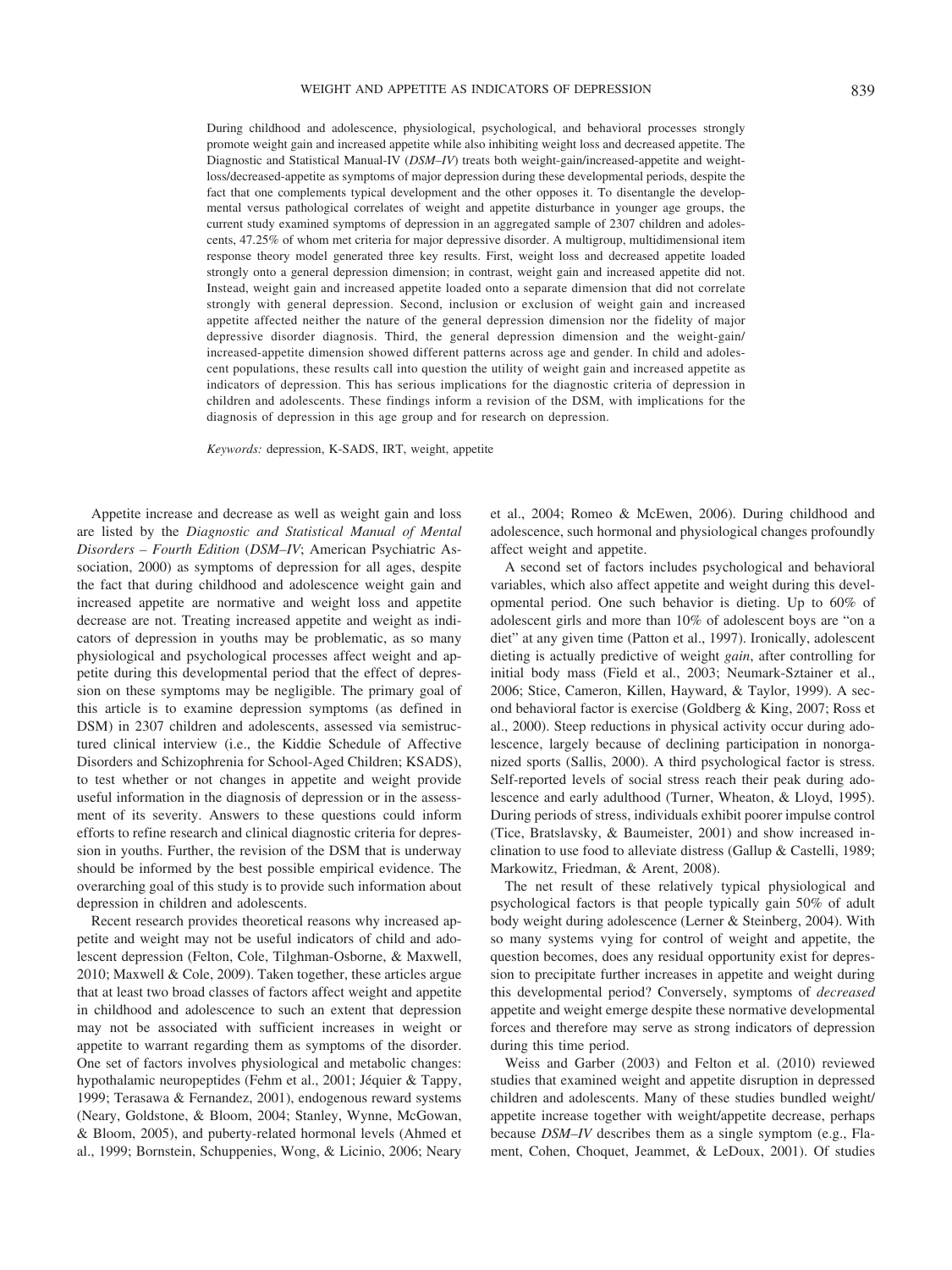that have separated this symptom into its components, most did not actually test the relation of symptoms to the disorder (e.g., Borchardt & Meller, 1996; Friedman, Hurt, Clarkin, Corn, & Aronoff, 1983; Strober, Green, & Carlson, 1981). Nevertheless, these studies often showed that weight gain and appetite increase were among the least prevalent symptoms in youths who were depressed (e.g., Mitchell, McCauley, Burke, & Moss, 1988; Yorbik, Birmaher, Axelson, Williamson, & Ryan, 2004). Yorbik et al.'s (2004) study is especially interesting in that they factor analyzed symptoms of depression based on KSADS data in samples of depressed children and adolescents. In both age groups, evidence emerged for a separate weight-gain/appetite-increase factor, suggesting that weight and appetite measured something qualitatively different from other depressive symptoms. Unfortunately, several methodological issues make it difficult to use their results to address our questions. Varimax rotation prevented examination of correlations between the factors. Use of Kaiser's criterion may have overestimated the number of factors (Zwick & Velicer, 1986). Use of only depressed individuals in their analyses could restrict range on key variables and attenuate parameter estimates.

We did find two studies that (a) separately examined increased appetite and weight gain and (b) formally tested whether the likelihood of having these symptoms was conditional on having the disorder. One was Mitchell et al.'s (1988) study of 125 children and adolescents who were in psychiatric treatment, 95 of whom met criteria for major depression. In this sample, not only were weight gain and appetite increase the two least prevalent symptoms, but their occurrence was not statistically related to the diagnosis of major depression. Furthermore, weight loss and appetite decrease were much more prevalent. The second was Roberts, Lewinsohn, and Seeley's (1995) community-based study of 1709 high school students, comparing 44 depressed with 1665 nondepressed individuals. Odds ratios revealed that both increased appetite and weight gain had statistically higher prevalence estimates among depressed than nondepressed participants. Within the depressed group, however, both symptoms had low prevalence estimates, placing them among the bottom four of 27 symptoms. Conversely, moderately to substantially higher prevalence estimates emerged for weight and appetite loss.

Despite the strengths of these studies, two issues qualify their implications for the current question. First, the criterion with which the symptoms were compared was the presence or absence of a major depressive episode. Such diagnoses were based, in part, upon the presence or absence of each particular symptom. This represents a part–whole problem that has the potential to create an upward bias in estimates of the relation between disorder and symptoms. Second, in the Roberts et al.'s study, the total number of depressed cases was relatively small (only 44 of 1709), and the sample was predominantly White (91.1%) and represented a relatively narrow age range (14 –18 years). In the Mitchell et al. (1988) study, the number of depressed cases was much larger but the comparison group was relatively small  $(n = 30)$  and consisted of both in- and outpatient youths without major depression.

Several aspects of the current study address these concerns. First, regarding the sample, our goal was to obtain a relatively large sample of youths that spanned a wide age range, was ethnically diverse, and contained large numbers of individuals with and without major depressive disorder (MDD). To meet this goal, we used a subset of Cole et al.'s (2011) composite data set, consisting of KSADS depression data on children and adolescents provided by eight clinical research groups in the United States and Great Britain. For the current study, this subsample contained data from community samples, high-risk samples, and clinical treatment samples, so that collectively they represented all levels of depression severity (47.2% met criterion for MDD). The sample was diverse with regard to gender, age, and ethnicity. This method represents an example of what Curran and Hussong (2009) call integrative data analysis.

Second, to resolve the part–whole problem, we adopted a latentvariable approach in which each symptom is compared with the underlying dimension (or factor)<sup>1</sup> rather than with a manifest variable algorithmic combination of observed symptoms. More specifically, we conceptualized symptoms of depression as indicators of one or more underlying dimensions. On the one hand, if all depressive symptoms represent a single underlying dimension of psychopathology, we would expect them all to load positively onto a single, general depression dimension. On the other hand, if weight gain and appetite increase are not good indicators of depression in children and adolescents, we would not expect KSADS items that represent these symptoms to load onto such a general depression dimension. Further, if weight gain and increased appetite were to load onto a second dimension, evidence begins to accrue that these symptoms represent something different from depression in this age group. In this case, important follow-up tests should address specific issues: (a) how highly correlated the two dimensions are; (b) how much the depression dimension changes when weight gain and appetite increase are statistically controlled; (c) how much the relation of a depression dimension to the diagnosis of MDD changes when weight gain and appetite increase are statistically controlled; and (d) whether or not the two dimensions relate differentially to other variables in accordance with theory and previous research on depression.

This last point deserves elaboration because it speaks to the issue of construct validity. Cronbach and Meehl (1955) described validation of a measure as residing, in part, in the empirical support for its correlation with measures of other constructs to which it is theoretically related. Previous theoretical and empirical reports led us to anticipate that measures of depression would reflect the interaction effects of gender and age (Angold & Costello, 2006; Kessler, McGonagle, Swartz, Blazer & Nelson, 1993; Nolen-Hoeksema, 1990; Rutter, 1986). Specifically, we expected that gender difference on depression would be stronger among adolescents than children (with girls evincing higher scores than boys).

## **Method**

## **Data Set Selection**

The data set used in the current study represents a subset of the data set described by Cole et al. (2011). For data from the Cole et al. study to be eligible for inclusion in the current study, five criteria were required. First, participants had to be from 4 to 18 years old. Second, the KSADS data must have been collected

<sup>1</sup> We use the terms *dimension* and *factor* interchangeably to refer to the latent variables extracted using either factor analysis or IRT models.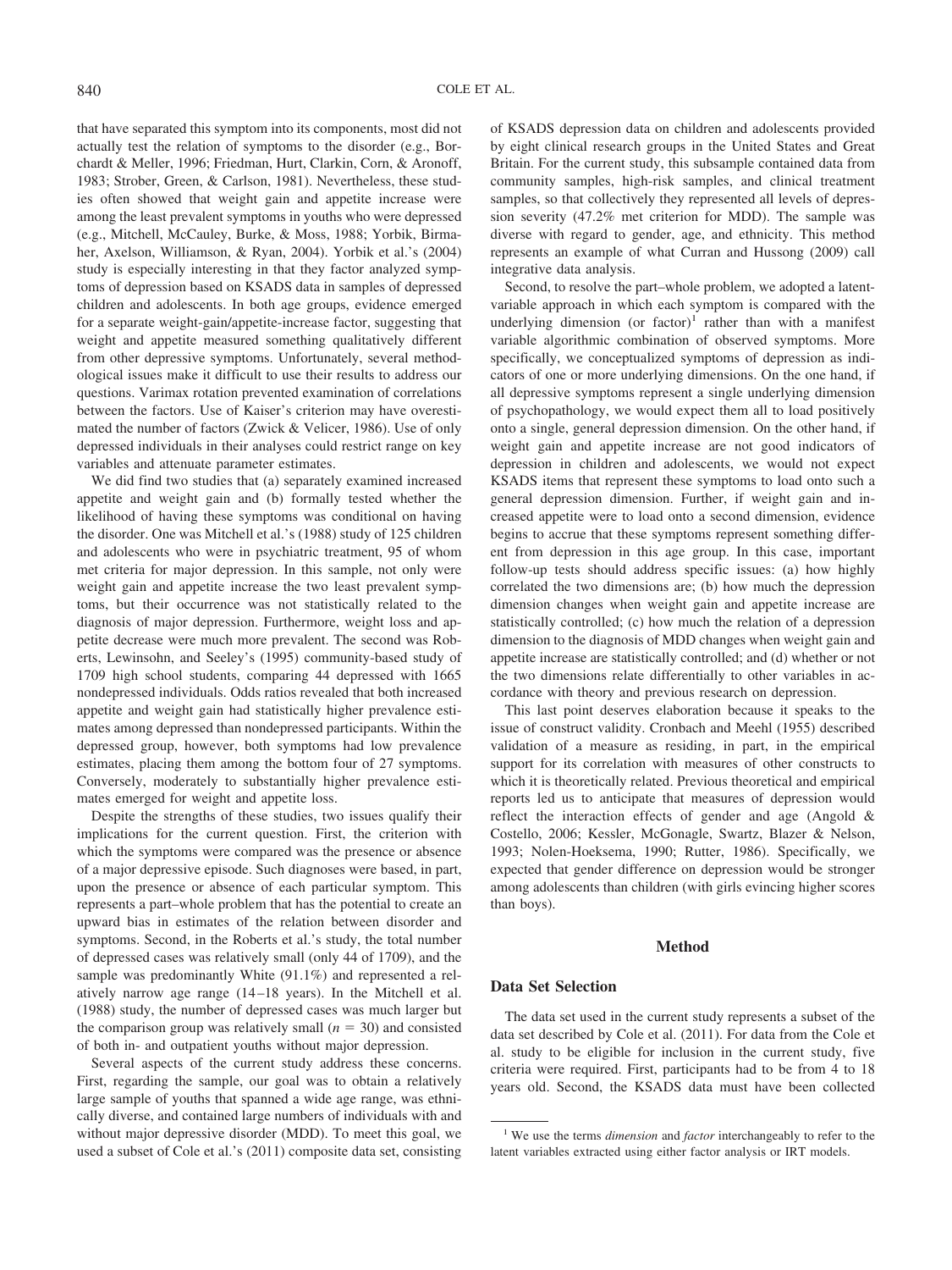before any treatment or preventive intervention. Third, the study must have included participants for whom KSADS screening items (e.g., depression, irritability, anhedonia, and, in some cases, suicide) were not used to skip the majority of depression questions. Fourth, participants could not have missing data for either gender or age. Fifth, samples from each contributing dataset had to include sufficient response variation across the variables of interest. Inclusion criteria 3 and 5 reduced the number of contributing studies relative to the Cole et al. (2011) study. Eight studies met these criteria. Of the 2576 participants in these studies, 2307 (90%) met all criteria for inclusion. Excluded participants did not differ from included participants on any study variable. Before data acquisition, we obtained institutional review board approval, arranged for complete de-identification of data sets, made explicit the limitations on our use of the data, conferred with the principal investigator (PI) and other study collaborators to ensure that no conflicts of interest existed between our research agenda and those of the original investigator(s), discussed authorship, and obtained signed letters of agreement from the PI or co-PI of each project.

We refer to studies by the name of the investigator who was our key collaborator on this project. Contributors included the following: Compas and Forehand (Compas et al., 2009; 2010), Curry (The TADS Team, 2003, 2005), Findling (Findling et al., 2005), Goodyer (Goodyer et al., 2007, 2008), Hyde and Essex (Essex et al., 2006; Essex et al., 2009; Grabe, Hyde, & Lindberg, 2007; Mezulis, Priess, & Hyde, 2010; Priess, Lindberg, & Hyde, 2009), Rohde (Kaufman, Rohde, Seeley, Clarke, & Stice, 2005; Rohde, Clarke, Mace, Jorgensen, & Seeley, 2004; Rohde, Seeley, Kaufman, Clarke, & Stice, 2006), Weissman (Pilowsky et al., 2008; Weissman et al., 2006), and Youngstrom (Youngstrom et al., 2005). Key characteristics of the sample appear in Table 1. In total, 1088 (47.2%) met *DSM–IV* MDD criteria. For the majority of these individuals, the current episode was their first.

## **Measures**

The contributing studies used slightly different versions of the KSADS: the KSADS–Present and Lifetime Version (KSADS–PL; J. Kaufman et al., 1997; J. Kaufman, Birmaher, Brent, Rao, & Ryan, 1996), the KSADS–Epidemiological Version (K–SADS–E; Orvaschel, 1994), and the Washington University KSADS (KSADS-WASHU; Geller, Zimerman, Williams, et al., 2001). As in Cole et al. (2011), when the lifetime KSADS was used to assess multiple episodes of major depression, we used either the current or most recent episode. All versions of the KSADS contain example questions for interviewers to use with children about their own symptoms and with parents about their child's symptoms. Although example questions differ slightly from version to version, no version requires that interviewers adhere precisely to the questions that are listed. All versions instruct interviewers to inquire about symptoms in ways that the participants can best understand.<sup>2</sup> In the current study, KSADS symptoms were scored such that  $1 =$ not present,  $2 =$  present at a subclinical level, and  $3 =$  present at a clinical level. Interrater reliabilities across studies ranged from 0.71 to 0.91 (median  $= 0.82$ ).

## **Missing Data**

Some missing data occurred in the composite data set. Of the total 2307 cases, 78.6% had no missing data. On average, participants had

| v.<br>. .<br>٠<br>×<br>٠ |  |
|--------------------------|--|
|--------------------------|--|

*Sample Characteristics (*n *2307)*

| Variable                 | Mean $(SD)$                                                                      | Percent |
|--------------------------|----------------------------------------------------------------------------------|---------|
|                          | Demographics                                                                     |         |
| Gender                   |                                                                                  |         |
| Female                   |                                                                                  | 47.3    |
| Male                     |                                                                                  | 52.7    |
| Age                      | 12.5(3.2)                                                                        |         |
| $4$ to $8$               |                                                                                  | 13.7    |
| 9 to 10                  |                                                                                  | 12.75   |
| 11 to 12                 |                                                                                  | 15.95   |
| 13 to 14                 |                                                                                  | 25.53   |
| 15 to 16                 |                                                                                  | 24.44   |
| 17 to 18                 |                                                                                  | 7.63    |
| Race/ethnicity           |                                                                                  |         |
| <b>Black</b>             |                                                                                  | 30.5    |
| Caucasian                | $\overline{a}$                                                                   | 58.8    |
| Hispanic                 |                                                                                  | 3.6     |
| Other or unknown         |                                                                                  | 7.2     |
| Population               |                                                                                  |         |
| High-risk                |                                                                                  | 37.9    |
| Targeted                 |                                                                                  | 44.7    |
| Community                |                                                                                  | 17.4    |
| Meeting criteria for MDD |                                                                                  | 47.3    |
| $\sqrt{2}$               | $\sim$ $\sim$<br>$\cdot$ $\cdot$ $\cdot$ $\cdot$ $\cdot$ $\cdot$ $\cdot$ $\cdot$ |         |

|                             | MDD symptoms (on 3-point KSADS scale) |  |
|-----------------------------|---------------------------------------|--|
| Affective disturbance       | 2.33(0.85)                            |  |
| Depressed mood              | 1.97(0.87)                            |  |
| Irritability                | 1.96 (0.88)                           |  |
| Anhedonia                   | 1.93(0.93)                            |  |
| Weight/appetite disturbance | 1.77(0.91)                            |  |
| Appetite decrease           | 1.46(0.78)                            |  |
| Weight loss                 | 1.17(0.52)                            |  |
| Appetite increase           | 1.29(0.66)                            |  |
| Weight gain                 | 1.21(0.58)                            |  |
| Sleep disturbance           | 2.04(0.94)                            |  |
| Initial insomnia            | 1.62(0.84)                            |  |
| Middle insomnia             | 1.38(0.72)                            |  |
| Terminal insomnia           | 1.23(0.60)                            |  |
| Hypersomnia                 | 1.41(0.76)                            |  |
| Psychomotor disturbance     | 1.93(0.90)                            |  |
| Agitation                   | 1.56(0.77)                            |  |
| Retardation                 | 1.66(0.83)                            |  |
| Fatigue, low energy, tired  | 1.97(0.94)                            |  |
| Worthlessness/guilt         | 2.08(0.91)                            |  |
| Worthlessness               | 1.90(0.89)                            |  |
| Guilt                       | 1.45(0.75)                            |  |
| Cognitive disturbance       | 2.06(0.94)                            |  |
| Concentration               | 1.82(0.91)                            |  |
| Indecision                  | 1.56(0.82)                            |  |
| Suicide                     | 1.67(0.84)                            |  |
|                             |                                       |  |

*Note*.  $MDD = \text{major depressive disorder. For high-risk (selected for$ some risk factor but not the disorder), targeted (selected for the disorder), and community (from general community but not selected for risk factor or disorder), numbers are approximations because some studies used multiple recruitment methods. Because of their low base rates, we did not examine the symptoms subsumed under Suicide in the DSM (i.e., recurrent thoughts of death, suicidal ideation, suicidal acts, and suicide plan).

missing values for three of the 23 variables used in the current study. No significant psychometric differences distinguished participants

<sup>2</sup> Lower-order suicide symptoms (i.e., recurrent thoughts of death, suicidal ideation, suicidal acts, suicide plan) were not included in the analysis because of their low response frequencies.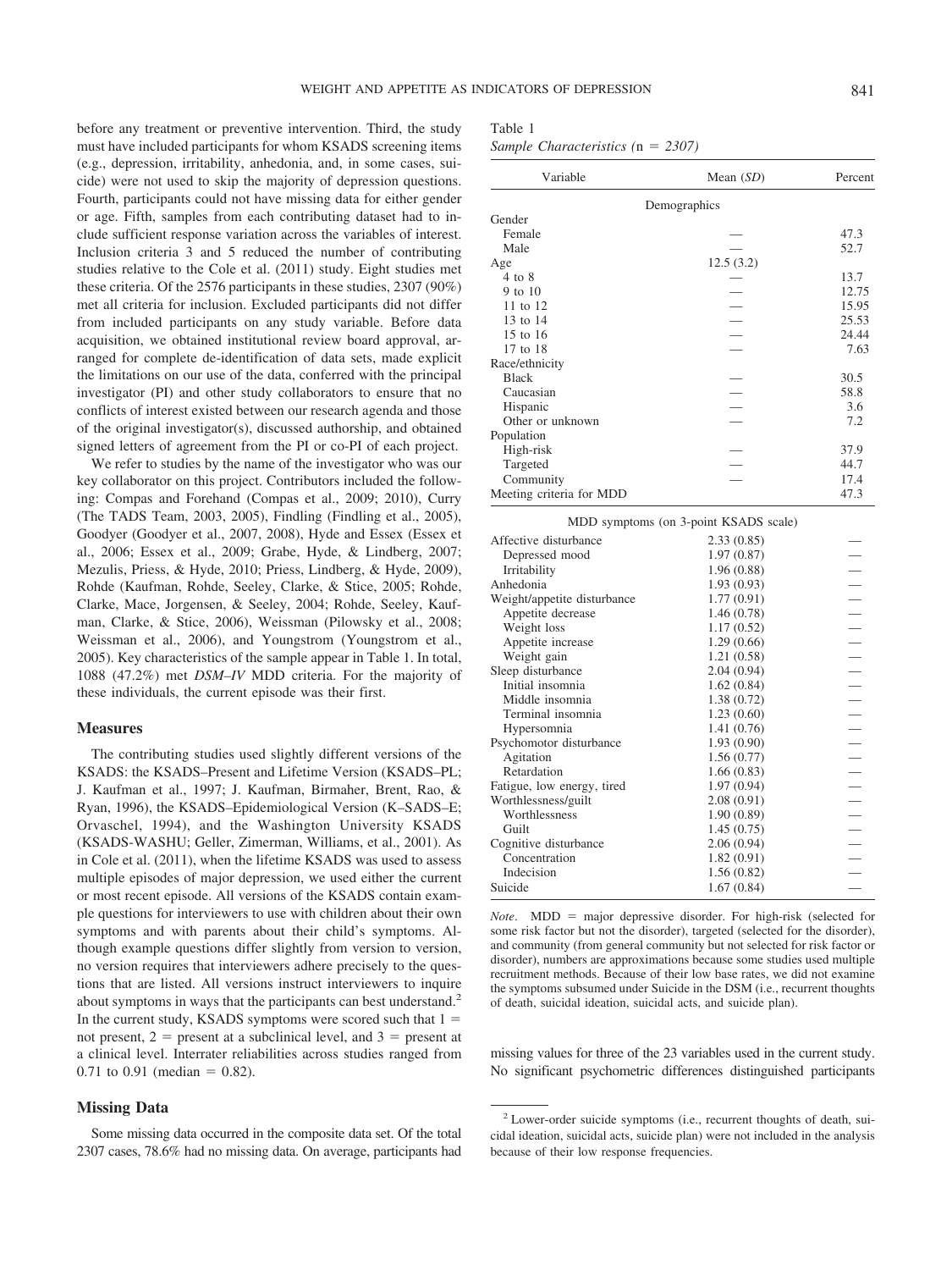with and without missing data. Furthermore, neither the pattern of missingness nor the number of missing values was significantly related to the scores on any variable in the study. Consequently, we included all 2307 participants in the analyses.

## **Results**

## **Number of Dimensions**

Of the methods available for determining the number of dimensions to extract in factor analysis, parallel analysis is generally the most accurate (Horn, 1965; Humphreys & Montanelli, 1975; Velicer, Eaton, & Fava, 2000; Zwick & Velicer, 1986). Parallel analysis is a Monte-Carlo-based simulation method that compares observed eigenvalues with those obtained from uncorrelated normal variables. A dimension is retained if an eigenvalue from the observed data is larger than the corresponding value from the random data. Because the current data contained ordinal responses, we conducted parallel analysis with polychoric correlations (Cho, Li, & Bandalos, 2009). The results depicted in Figure 1 support extraction of two dimensions.

Using Mplus, version 5.21 (Muthén & Muthén, 1998-2006), we conducted a series of exploratory factor analyses using polychoric correlations (specifically, limited information robust weighted least square estimation with Oblimin rotation and Oblique type), extracting 1, 2, 3, and 4 factors. In Table 2, we compare these models using standardized root-mean-square residual (SRMR), root mean square error of approximation (RM-SEA), comparative fit index (CFI), and Tucker-Lewis index (TLI). According to empirically supported guidelines, a model fits well if the SRMR is smaller than .08, the RMSEA is smaller



*Figure 1.* Eigenvalues from polychoric-based parallel analysis for the real data, mean eigenvalues from random data, and 95th percentile of eigenvalues from random data.

than .06, and the CFI and TLI are larger than .95 (Hu & Bentler, 1999; Yu, 2002). The unidimensional model did not provide a good fit to the data according to these criteria. All multidimensional models fit the data reasonably well. We then examined residual variances (and factor correlations) for the 1-, 2-, 3-, and 4-factor solutions. Shifting from the 1- to 2-factor model produced noteworthy reductions in residual variances for four items, all pertaining to weight and appetite (in boldface). Furthermore, factors 1 and 2 correlated only  $0.19$  ( $SE = 0.02$ ) with each other. Shifting to a 3- or 4-factor model produced no large reductions in residual variances (none larger than .20) Furthermore, larger factor correlations emerged (some  $> .70$ ). Taken together, these results suggest that a bidimensional model provided the most parsimonious yet statistically compelling fit.

# **Study Comparability**

Previous research with this data set supports the basic psychometric equivalence of measure across the contributing studies (Cole et al., 2011). In the current study, we further examined comparability across three subgroups that used slightly different versions of the KSADS (KSADS-PL, KSADS-E, and WASH-U). First, we conducted parallel analysis on polychoric correlations for each group. In all three groups, these analyses clearly supported the extraction of two dimensions. We then conducted differential item functioning (DIF) analysis across subgroups, using the multidimensional version of Samejima's (1969) graded response model (Muraki & Carlson, 1995). We chose this method in part because of our evidence of multidimensionality and in part because it later serves as our main data analytic method. We used a compensatory multidimensional model in which each item was allowed to load onto two dimensions. We chose an exploratory over a confirmatory approach because misspecification of zero discriminations in a confirmatory approach would bias estimates of item characteristics and correlations between dimensions (Asparouhov & Muthén, 2009; Browne, 2001).

This model was estimated using limited information robust weighted least square estimation (WLSM in M*plus*) and Geomin rotation.3 No estimation problems occurred, and the model fit the data well in each of the three groups. We then conducted three two-group comparisons, using two DIF detection procedures based on WLSM estimates: (1) scaled  $\Delta \chi^2$  test (Satorra & Bentler, 2001) of the different measurement models (Asparouhov & Muthén, 2009) and (2) differential functioning of items and tests (DFIT) for the multidimensional model (Oshima, Raju, & Flowers, 1997). Under a DFIT framework, the noncompensatory DIF index (NCDIF) is an item level index similar to Raju's (1988) unsigned area index (Raju, van der Linden, & Fleer, 1995). DIF testing based on the chi-square statistic is known to be highly sensitive to sample size (Kim, Cohen, Alagoz, & Kim, 2007). When the

<sup>&</sup>lt;sup>3</sup> Limited information and full information estimation produced similar parameter estimates and standard errors in models without group invariance constraints. To test equivalence across groups, however, cross-group constraints must be imposed, limiting the use of full information estimation. Therefore, limited information estimation was used for the DIF analyses. Also, we tried Quartimin, Geomin, and Target rotation methods and found that the patterns of item discriminations were similar across all methods. We report the results of Geomin rotation here.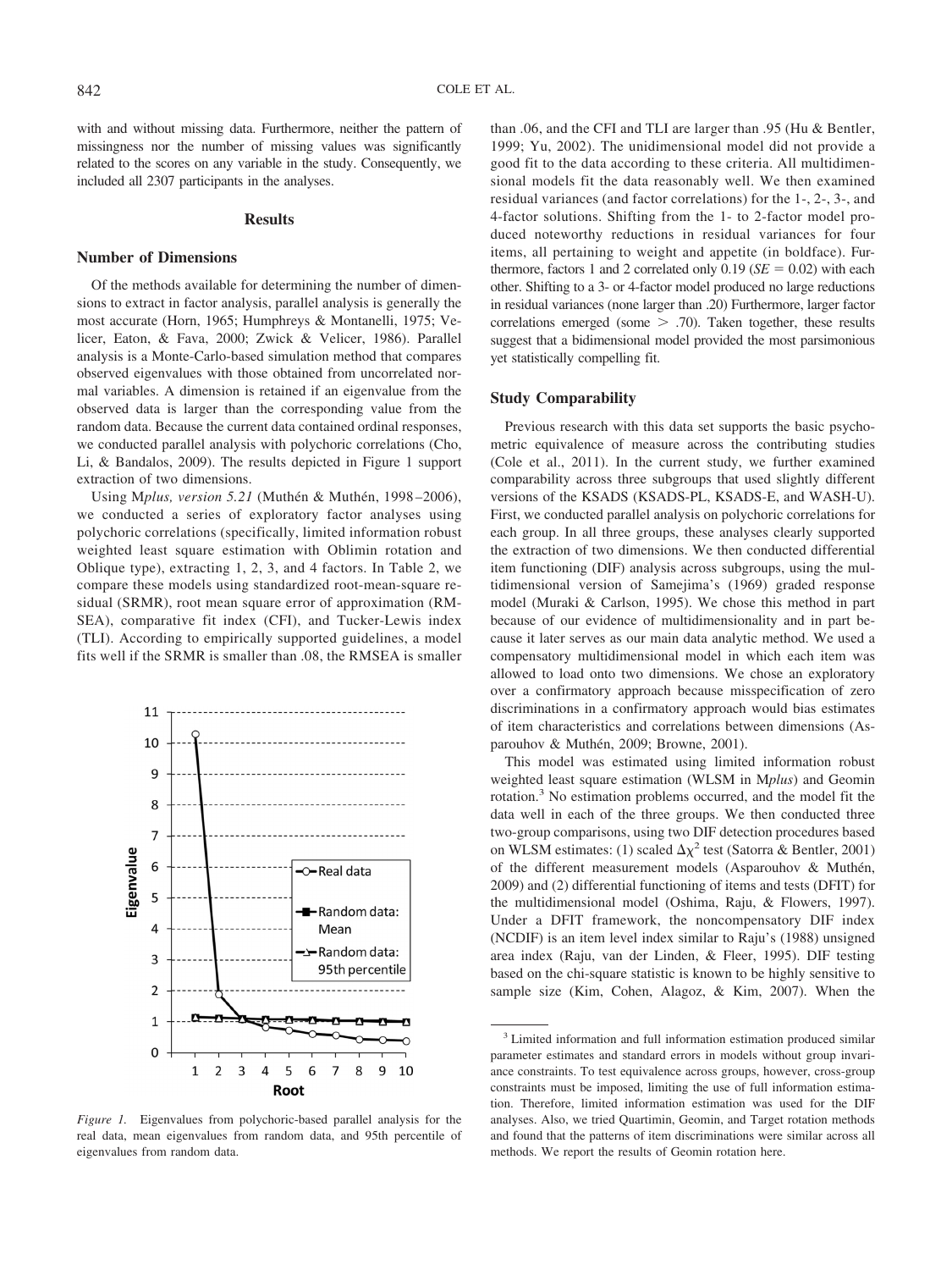Table 2 *Fit Indices and Residual Variances From Exploratory Factor Analyses Extracting 1, 2, 3, and 4 Factors*

| Index/variable          | 1-factor | 2-factor | 3-factor | 4-factor |
|-------------------------|----------|----------|----------|----------|
| Goodness-of-fit indices |          |          |          |          |
| <b>SRMS</b>             | 0.102    | 0.053    | 0.041    | 0.030    |
| <b>RMSEA</b>            | 0.095    | 0.057    | 0.047    | 0.036    |
| <b>CFI</b>              | 0.907    | 0.967    | 0.979    | 0.989    |
| TLI                     | 0.940    | 0.986    | 0.990    | 0.994    |
| Residual variances      |          |          |          |          |
| Depressed mood          | 0.118    | 0.115    | 0.113    | 0.107    |
| Irritability            | 0.286    | 0.282    | 0.281    | 0.278    |
| Anhedonia               | 0.231    | 0.226    | 0.208    | 0.202    |
| Appetite decrease       | 0.506    | 0.127    | 0.110    | 0.084    |
| Weight loss             | 0.602    | 0.379    | 0.378    | 0.379    |
| Appetite increase       | 0.591    | 0.101    | 0.080    | 0.085    |
| Weight gain             | 0.632    | 0.222    | 0.224    | 0.214    |
| Initial insomnia        | 0.534    | 0.527    | 0.402    | 0.377    |
| Middle insomnia         | 0.523    | 0.495    | 0.319    | 0.207    |
| Terminal insomnia       | 0.627    | 0.605    | 0.466    | 0.450    |
| Hypersomnia             | 0.553    | 0.536    | 0.508    | 0.509    |
| Agitation               | 0.536    | 0.531    | 0.529    | 0.529    |
| Retardation             | 0.458    | 0.452    | 0.441    | 0.438    |
| Fatigue                 | 0.221    | 0.213    | 0.195    | 0.175    |
| Worthlessness           | 0.346    | 0.341    | 0.338    | 0.297    |
| Guilt                   | 0.500    | 0.494    | 0.486    | 0.458    |
| Concentration           | 0.365    | 0.360    | 0.331    | 0.303    |
| Indecision              | 0.464    | 0.455    | 0.377    | 0.354    |
| Suicide                 | 0.578    | 0.573    | 0.537    | 0.332    |

*Note.* Bold type indicates items for which the shift from 1 to 2 factors produced large reductions in residual variance.

sample size is large, statistical significance can emerge even when DIF is actually quite small. Typically, examination of DIF effect sizes addresses this concern. In such cases, Raju et al. (1995) recommended using cutoff values. Although statistically significant DIF was detected using our two procedures, the NCDIF values for the DIF items are less than 0.05, indicating that the magnitude of DIF is not large (Bolt, 2002; Flowers, Oshima, & Raju, 1999). Given these results, we concluded that DIF was negligible and that the subgroups of data could be combined.

# **IRT Analyses: Exploratory Multidimensional Graded Response Model**

Item parameter estimates and *SE*s for an exploratory bidimensional graded response model using the aggregated dataset are listed in Table 3. Most important for our purposes are the item discriminations, which can be interpreted as (and transformed into) factor loadings for categorical responses. The scale for these estimates was standardized in probit values. All but two of the 19 items had large discriminations relative to Dimension 1. Because all items represented symptoms of MDD, we regarded Dimension 1 as general Depression. Weight loss and appetite decrease were among these 17 symptoms. The two remaining items, appetite increase and weight gain, had large discriminations on Dimension 2. Weight loss and decreased appetite also contributed to Dimension 2; however, their discriminations were in the opposite direction relative to weight gain and increased appetite. Because discriminations of all other variables relative to this dimension were relatively small, we regarded Dimension 2 as a specific Weightgain/Increased-appetite dimension. Item thresholds are also presented in Table 3, which represent symptom severity information for each item on the sum of Dimensions 1 and 2 (because a compensatory multidimensional structure was used). Threshold 1 reflects the transition points from a score of 1 (symptom is absent) to a score of 2 or 3 (symptom is present at a subclinical or clinical level) on a given item. Threshold 2 reflects the transition points from a score of 1 or 2 to a score of 3 on a given item.

Figure 2 depicts Test Information Functions (TIFs) for both dimensions. These curves show how much information derives from each dimension, holding the other dimension constant at its mean. A higher curve implies greater measurement fidelity. A high curve that is also wide implies good measurement fidelity across a wide range on the underlying dimension. Clearly, the TIF for Dimension 1 is substantially elevated relative to the TIF for Dimension 2. Much less information can be expected from Dimension 2 compared with Dimension 1 (in part because so few items made strong contributions to this dimension).

## **Interpretation and Utility of the Dimensions**

One practical question is whether the assessment of youths on a general Depression dimension is seriously affected when we also extract (and thereby control for) the Increased Weight/Appetite dimension. First, we compared scores on Dimension 1 as derived from a unidimensional model to scores on Dimension 1 as derived from a bidimensional model. The regression of one set of scores on the other revealed a correlation of 0.999. Examination of the residuals revealed that more than 98% of the residuals were within 0.5 units of their predicted values. These results suggest that we would make very similar inferences about level of general depression without information from Dimension 2.

A second way to address this question is to compare scores on the extracted dimensions to the presence or absence of MDD. Figure 3 shows the relation of MDD to five different levels of the various extracted dimensions (D): Level 1 (D  $\leq$  $-1$ ), Level 2 ( $-1 \le D < 0$ ), Level 3 ( $0 \le D < 1$ ), Level 4 ( $1 \le$ D  $\langle 2 \rangle$ , and Level 5 (2  $\leq$  D). The diagnostic frequencies at different levels of Dimension 1 derived from a unidimensional model are very similar to those for Dimension 1 derived from a bidimensional model (compare the first and second set of bars in Figure 3). Clearly, the inclusion of information about weight gain and increased appetite did not enhance the diagnostic utility of a general Depression dimension. Reasons for this finding become evident when examining the relation of Dimension 2 to MDD (right side of Figure 3), where the correspondence with MDD is much weaker.

#### **Gender and Age Differences**

Another study goal was to examine Age and Gender differences on the two extracted dimensions. Group mean differences are not meaningful, however, if DIF exists across the groups. Therefore, we began by testing gender- and age-related DIF, using the same two procedures described above, the  $\Delta \chi^2$  comparison of different measurement models and DFIT for the multidimensional model.

Gender DIF. We began by comparing three nested models. First, we fit a configural invariance model in which all item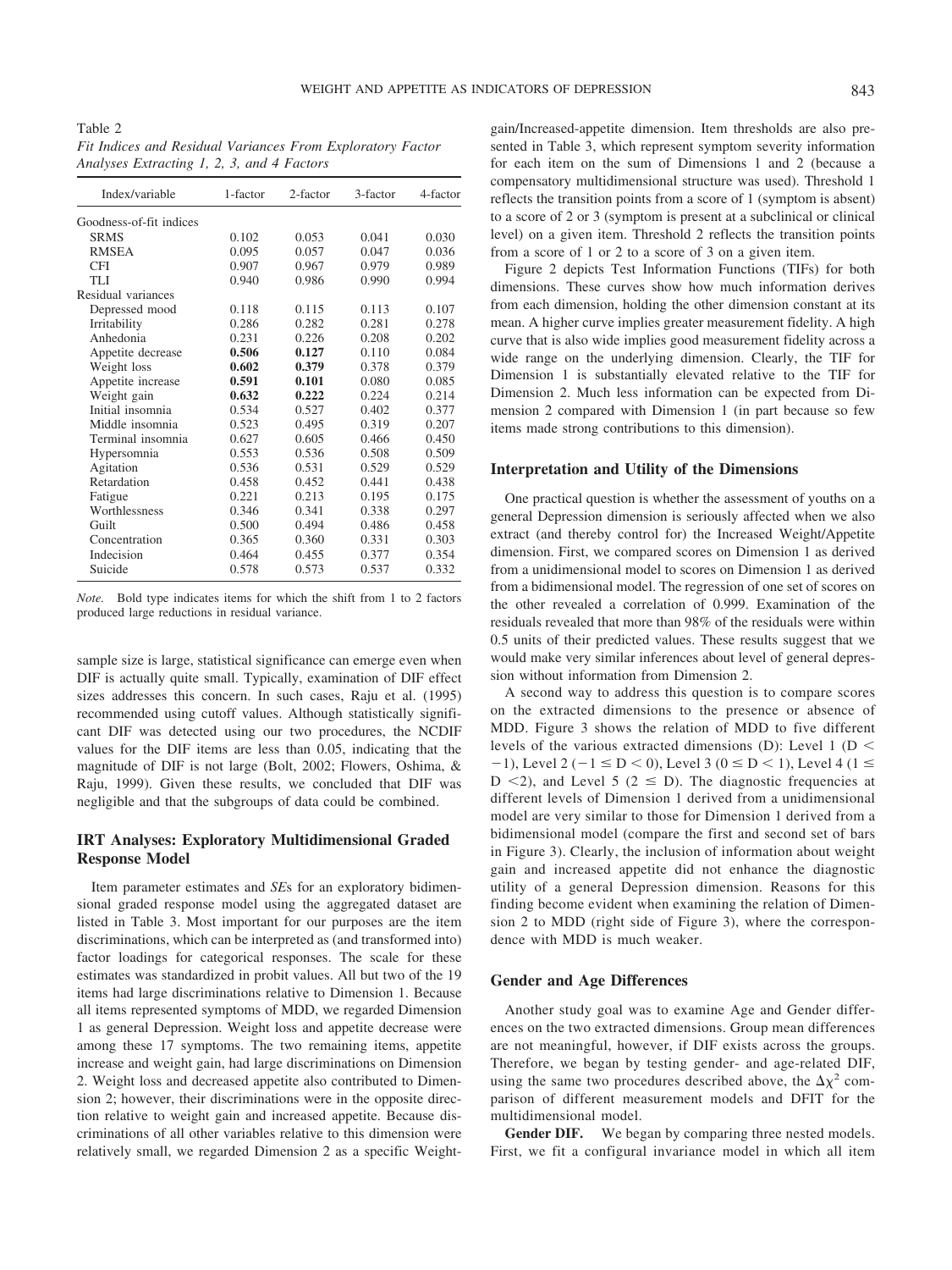|                   |                            | Discriminations            |                                                                  | Thresholds                                   |  |
|-------------------|----------------------------|----------------------------|------------------------------------------------------------------|----------------------------------------------|--|
| Items             | Dimension 1<br>Est. $(SE)$ | Dimension 2<br>Est. $(SE)$ | Threshold 1<br>$(1 \text{ vs. } 2 \text{ or } 3)$<br>Est. $(SE)$ | Threshold 2<br>(1 or 2 vs. 3)<br>Est. $(SE)$ |  |
| Depressed mood    | 0.907(0.011)               | 0.004(0.016)               | $-0.273(0.029)$                                                  | 0.348(0.030)                                 |  |
| Irritability      | 0.794(0.017)               | 0.015(0.028)               | $-0.226(0.029)$                                                  | 0.323(0.030)                                 |  |
| Anhedonia         | 0.824(0.016)               | 0.035(0.030)               | $-0.081(0.026)$                                                  | 0.252(0.026)                                 |  |
| Appetite decrease | 0.860(0.078)               | $-0.649(0.030)$            | 0.597(0.031)                                                     | 0.904(0.034)                                 |  |
| Weight loss       | 0.741(0.077)               | $-0.606(0.034)$            | 1.246 (0.039)                                                    | 1.531 (0.046)                                |  |
| Appetite increase | 0.229(0.118)               | 0.832(0.054)               | 0.905(0.034)                                                     | 1.218 (0.038)                                |  |
| Weight gain       | 0.136(0.123)               | 0.841(0.056)               | 1.171 (0.038)                                                    | 1.377(0.042)                                 |  |
| Initial insomnia  | 0.689(0.020)               | $-0.073(0.034)$            | 0.291(0.029)                                                     | 0.718(0.032)                                 |  |
| Middle insomnia   | 0.723(0.027)               | $-0.179(0.036)$            | 0.717(0.032)                                                     | 1.070(0.036)                                 |  |
| Terminal insomnia | 0.638(0.031)               | $-0.158(0.044)$            | 1.080(0.036)                                                     | 1.337(0.041)                                 |  |
| Hypersomnia       | 0.594(0.029)               | 0.106(0.041)               | 0.692(0.032)                                                     | 0.963(0.035)                                 |  |
| Agitation         | 0.653(0.021)               | $-0.013(0.033)$            | 0.297(0.030)                                                     | 0.935(0.034)                                 |  |
| Retardation       | 0.670(0.021)               | 0.018(0.033)               | 0.186(0.029)                                                     | 0.717(0.032)                                 |  |
| Fatigue           | 0.826(0.017)               | 0.059(0.029)               | $-0.111(0.026)$                                                  | 0.180(0.026)                                 |  |
| Worthlessness     | 0.735(0.020)               | 0.034(0.032)               | $-0.118(0.029)$                                                  | 0.388(0.030)                                 |  |
| Guilt             | 0.660(0.022)               | $-0.034(0.036)$            | 0.535(0.031)                                                     | 1.014(0.035)                                 |  |
| Concentration     | 0.847(0.014)               | 0.005(0.021)               | 0.043(0.029)                                                     | 0.409(0.030)                                 |  |
| Indecision        | 0.729(0.021)               | 0.059(0.033)               | 0.381(0.030)                                                     | 0.807(0.033)                                 |  |
| Suicide           | 0.581(0.023)               | $-0.028(0.035)$            | 0.181(0.026)                                                     | 0.705(0.029)                                 |  |

Table 3 *Item Parameter Estimates (and Standard Errors) for Bidimensional Graded Response Models*

*Note.* Large discriminations appear in bold type.

parameters were estimated simultaneously in each gender group. Factor means were fixed to 0, factor variances were fixed to 1, and residual variances were constrained to 1 in both groups to identify the model. This model fit the data well  $(CFI = 0.988, TLI = 0.985, and RMSEA = 0.057)$ . Second, we fit a weak invariance model, in which the factor means were



*Figure 2.* Test information function for Dimensions 1 and 2, holding the other dimension constant at its mean.

fixed to 0, factor variances were fixed to 1 for males but were freely estimated for females, factor loadings were equal across groups, all item thresholds were estimated, and all item residual variances were set to 1 across groups. This model also fit the data well (CFI =  $0.990$ , TLI =  $0.988$ , RMSEA =  $0.050$ ). Furthermore, the weak invariance model did not fit significantly worse than the configural invariance model (scaled  $\chi_{(df=34)}$ ,  $\frac{2}{n}$ =2307) = 2.627 with a *p* value of approximately 1.000). In addition, the local model fit did not suggest removing any loading constraints across groups. Third, we fit a strong invariance model, which was identical to the weak invariance model except that all item thresholds were constrained to be equal across groups. This model provided a good fit to the data (CFI =  $0.988$ , TLI =  $0.988$ ,  $RMSEA = 0.051$ ) and did not fit significantly worse than the weak invariance model (scaled  $\chi^2_{(df=36, n=2307)} = 6.337, p$  value of approximately 1.000). Collectively, these analyses supported measurement invariance across gender. Finally, we examined gender-related DIF using the DFIT framework. No evidence of DIF existed, even using NCDIF cutoffs of either 0.05 or 0.009.

**Age DIF.** We constructed two age groups for DIF analysis (younger: age <12 years; older: age  $\geq 12$  years).<sup>4</sup> We treated Group 1 as the reference group. The same three measurement models were used as described in the Gender DIF section (above).

<sup>4</sup> Typically we would not dichotomize a continuous variable like age. Unfortunately, statistical methods for examining DIF as a function of a continuous variable have not been developed. We tried several cutoffs, with very similar results. We concentrate here on results for the 12-year-old cutoff because it creates balanced sample sizes (therefore maximizing power) and represents a reasonable separation of children versus adolescents. Use of lower age cutoffs generated similar results, but the smaller *n* for the younger sample created relatively large standard errors.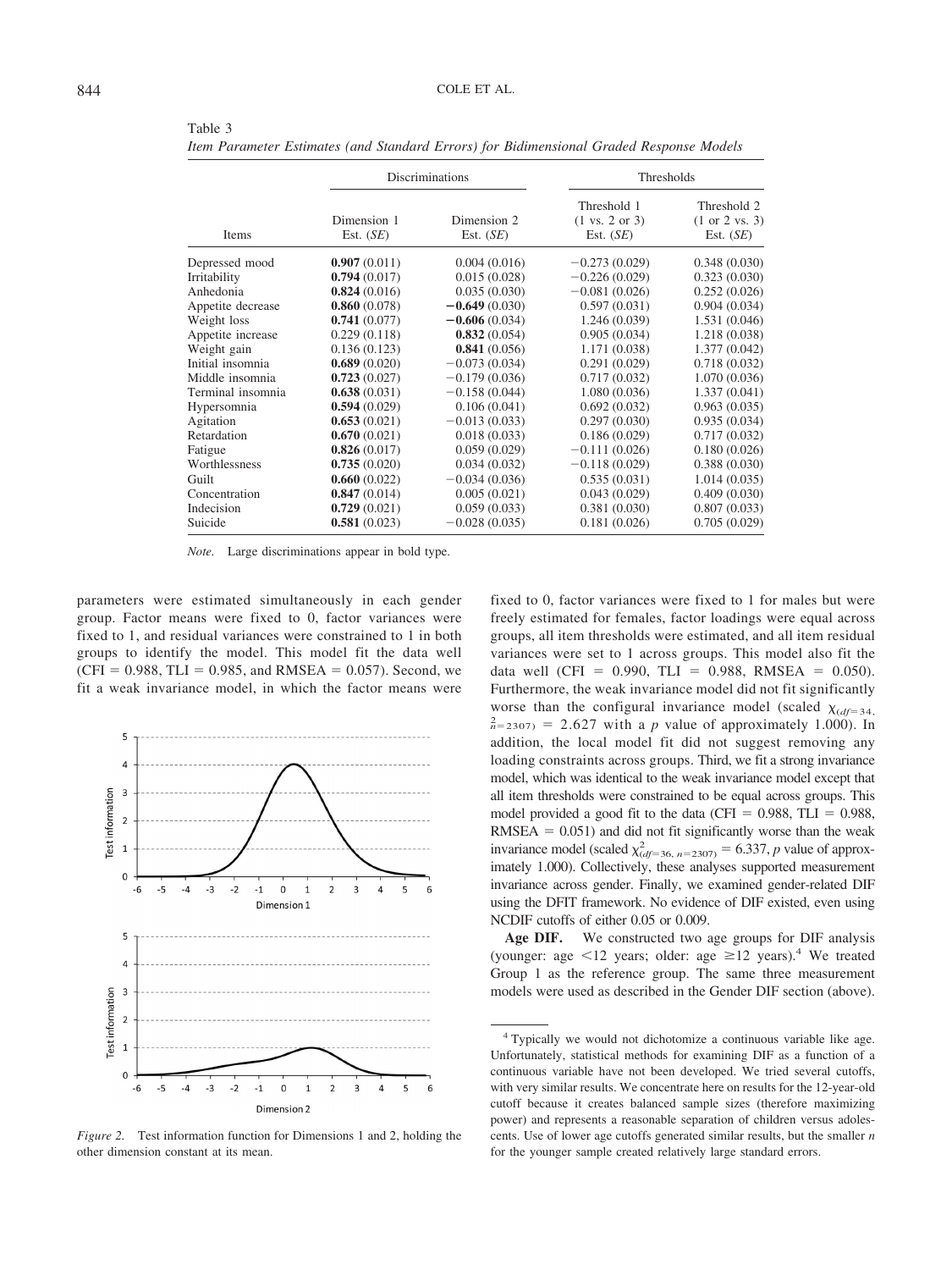

*Figure 3.* Relation of severity levels on dimensions derived from uni- and bidimensional IRT Graded Response Models to the presence/absence of an MDD diagnosis.

The configural invariance model fit well (CFI  $= 0.987$ , TLI  $=$ 0.983, RMSEA  $= 0.059$ . Similarly, the weak invariance model fit the data well (CFI =  $0.988$ , TLI =  $0.986$ , RMSEA =  $0.053$ ) and was not significantly different from the configural model (scaled  $\chi^2_{(df=34, n=2307)} = 3.584$ , *p* value of approximately 1.000). The strong invariance model also provided a good fit (CFI  $= 0.933$ ,  $TLI = 0.983$ , RMSEA = 0.059) and was not significantly different from the weak invariance model (scaled  $\chi^2_{(df=36, n=2307)}$  = 20.350,  $p$  value  $\leq$ 0.983). No evidence of DIF emerged based on NCDIF with a cutoff of 0.05 or 0.028. These tests showed measurement invariance across the two age groups.

**Mean differences across gender and age groups on the two dimensions.** We tested mean differences on the two dimensions across gender and age using the explanatory multidimensional graded response model (De Boeck & Wilson, 2004) using WLSMV in M*plus*. We used effect-coding of Gender (male  $= -1$ , female  $= 1$ ) and age (Group  $1 = -1$  and Group  $2 = 1$ ). On Dimension 1, tests were significant for the Gender main effect, *t* 6.18,  $p < .001$ , Age main effect,  $t = 14.33$ ,  $p < .001$ , and Gender by Age interaction,  $t = 2.70$ ,  $p < .007$ . We followed the interaction with four pairwise comparisons ( $\alpha = .05/4$ ). As depicted in the upper graph in Figure 4, significant differences emerged for younger boys versus younger girls, older boys versus older girls, younger girls versus older girls, and younger boys versus older boys ( $ps < .001$ ). On Dimension 2, only the Gender main effect was significant,  $t = 3.90$ ,  $p < .001$ . As shown in the lower graph in Figure 4, girls had higher scores than boys.

We also examined the effects of Age and Gender on MDD. In a logistic regression, the interaction effect of Age and Gender on MDD was not significant. The odds ratio was 1.41, with a 95% confidence interval (CI) of 0.90 to 2.21; however, given the strong a priori literature support for the existence of gender differences in adolescents but not children, we then conducted planned pairwise comparisons of boys versus girls on MDD for younger and older participants. Among younger participants, the odds of having MDD for females were 1.26 times the odds for males; however, the 95% confidence interval (CI =  $0.84 - 1.88$ ) contained 1.0, and the likelihood ratio chi-square test of association between Gender and MDD was not significant:  $\chi^2_{(df=1, n=750)} = 1.26$ ,  $p < .261$ . Among older participants, the odds of having MDD for females were 1.77 times those for males, with a 95% CI of 1.44 – 2.18



*Figure 4.* Group means for younger  $(\leq 12)$  and older  $(\geq 12)$  boys and girls on Dimension 1 (General Depression) and Dimension 2 (Weight-gain/ increased-appetite). Note: Younger boys were regarded as the reference group and their means were set equal to zero.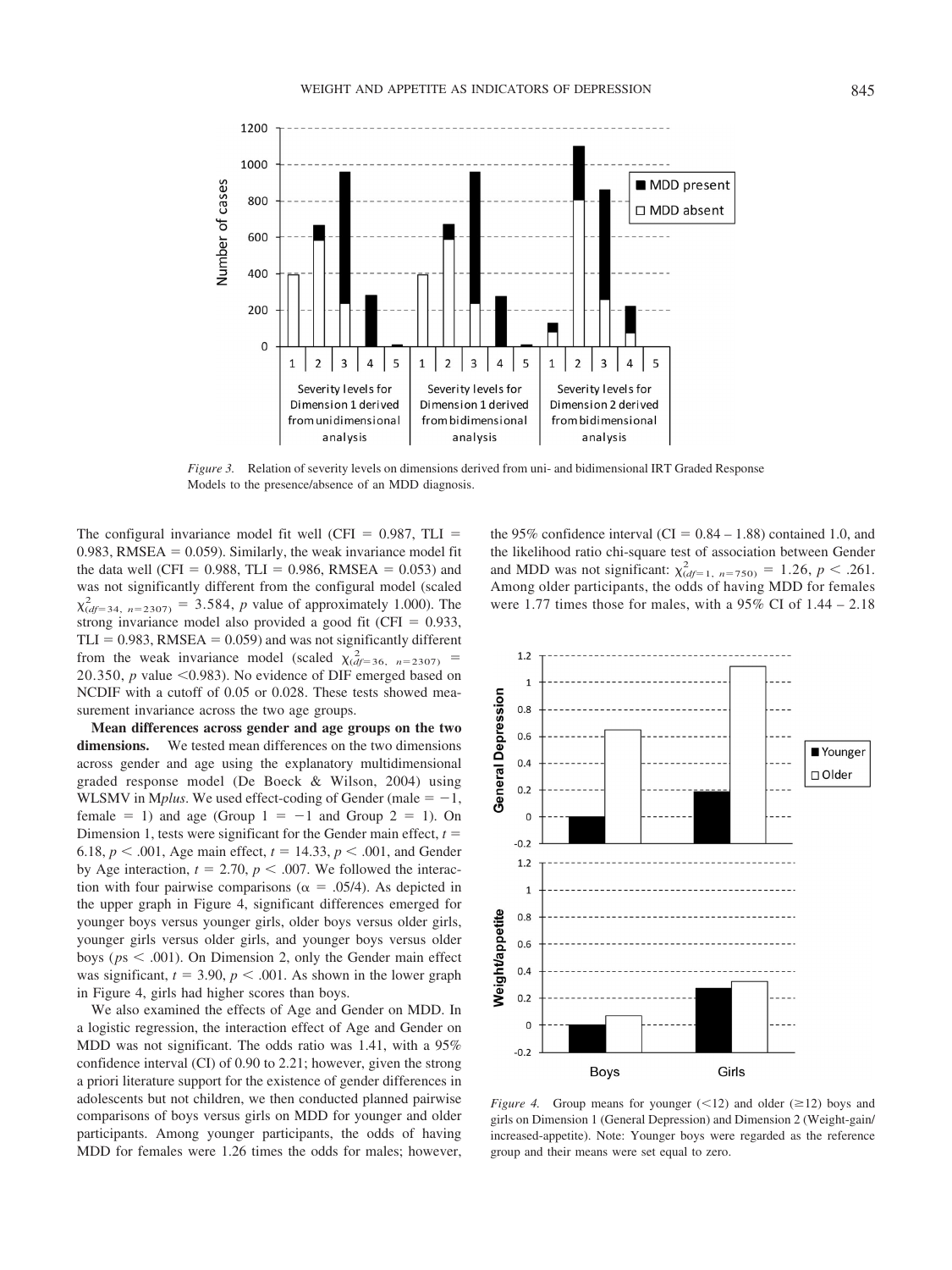and a significant likelihood ratio chi-square test of association:  $\chi^2_{(df=1, n=1557)} = 29.75, p < .001$ . Using *DSM–IV* diagnostic standards for depression, the gender difference in MDD was significant for older but not younger participants.

## **Discussion**

Three major results emerged from this study that, in concert with prior investigations, suggest that increased appetite and weight gain should not be treated as indicators of depression in children or adolescents (although weight loss and appetite decrease should). First, multidimensional factor analysis and IRT analysis of 19 depression symptoms, measured by the KSADS, revealed that weight *loss* and appetite *decrease* loaded onto a general depression factor, but weight *gain* and appetite *increase* did not; instead, these latter two symptoms represented a separate factor, which related weakly to the general depression factor. Second, excluding weight gain and increased appetite had virtually no effect on the nature of the general depression factor, nor did it affect the relation of the general depression factor to MDD. And third, different patterns of age and gender differences emerged for the general depression factor versus the specific weight gain/ increased appetite factor. We elaborate on each of these findings and their implications below.

Our first major result was that, in children and adolescents, two distinct dimensions (not just one) emerged from a set of 19 symptoms implicated by *DSM–IV* as indicators of major depression. The first dimension was characterized by 17 of these 19 symptoms, clearly identifying it as a general depression dimension. Decreases in weight and appetite contributed to this dimension; however, weight gain and increased appetite did not. Instead, weight gain and increased appetite contributed so strongly to the second dimension as to identify it as a specific weight-gain/ increased-appetite dimension. At first blush, one might be tempted to interpret this second dimension as evidence that depression is bidimensional; however, at least two findings argue against this interpretation. One is that very few other symptoms (and none of the core depressive symptoms, such as dysphoria and anhedonia) contributed to the second dimension. Second, the weight-gain/ increased-appetite dimension was only weakly correlated  $(r = .30)$ with the general depression dimension. To put this in perspective, the *latent* weight-gain/increased-appetite dimension correlated far less with a general depression dimension than did any of the other *manifest* variable indicators of depression.

This finding reinforces Yorbik et al.'s (2004) similar discovery of a separate weight/appetite dimension in depressed children and adolescents; however, our interpretation differs from theirs. They interpreted this factor to be a component or dimension of depression; however, given aspects of their data analytic method, this interpretation is difficult to justify. For example, they used a factor extraction method that yields orthogonal factors, preventing the examination of correlations between their dimensions. A large correlation with their "endogenous depression" factor would support their interpretation that weight/appetite is a component of depression. A small correlation (as we found), however, motivates the interpretation that weight/appetite is tangential to the symptomatology of depression. One could also use strong crossloadings of core depressive symptoms of depression onto the weight/appetite factor as evidence that the second factor is an

aspect of depression. Such cross-loadings are not reported in Yorbik et al.'s paper, probably indicating that they were less than some (unspecified) criterion. Without evidence that a weight/ appetite factor is related to something depressive, we find it difficult to regard it as an aspect of depression.

Our second major finding was that the exclusion of weight gain and increased appetite had no effect on the nature of the general depression factor and did not affect its relation to MDD. Four specific findings support these claims: (1) the correlation between the general depression factor scores with and without weight gain and appetite increase was 0.999; (2) inclusion of information about weight gain and appetite increase contributed almost nothing to the proper classification of participants as having MDD or not; (3) how well a general depression factor corresponded with MDD was essentially unaffected by the inclusion or exclusion of weight gain and increased appetite; and (4) the correspondence of a weightgain/increased-appetite dimension to MDD was quite weak. Taken together, these results suggest that little or no practical value derives from using weight gain and increased appetite as indicators in the diagnosis of child and adolescent depression.

In fact, we would take this one step further. In most clinical situations, diagnosticians do not have access to physical measures of weight gain. Instead they rely on retrospective self- or parent reports of weight change, despite the fact that such information is known to be inaccurate and is often affected by mood, memory bias, and/or body dissatisfaction (Felton et al., 2010; Vartanian, Herman & Polivy, 2004). Furthermore, most diagnosticians lack the technical resources to take age, gender, and racial normative weight gain into consideration when assessing the degree to which weight gain might be due to depression. Taken together, these difficulties can generate considerable inaccuracy in the assessment of this symptom and consequently in the diagnosis of depression.

Third, comparing children with adolescents and comparing males with females revealed a different pattern of mean differences for the general depression dimension versus the specific weight-gain/increased-appetite dimension. For general depression, the expected Age by Gender interaction emerged, showing that depression increased with age for both boys and girls but more so for girls. This finding reflects a classic pattern for depression (see Angold & Costello, 2006; Kessler et al., 1993; Nolen-Hoeksema, 1990; Rutter, 1986, for reviews). For the weight-gain/increasedappetite dimension, a very different pattern of mean differences emerged in which girls had higher levels than boys but neither the Age main effect nor the Age  $\times$  Gender interaction was significant. The fact that the pattern of group means was different for the two dimensions suggests that the weight-gain/increased-appetite dimension is embedded in a qualitatively different nomological net than is the general depression dimension (Cronbach & Meehl, 1955). Indeed, evidence of discriminant validity derives, in part, out of the discovery that two dimensions relate differentially to a common set of variables. This finding further reinforces our conclusion that the two dimensions represent different constructs, one of which has little to do with depression in child and adolescent populations.

A closer look at the Age by Gender effect on depression reveals unexpected insights into two somewhat controversial issues raised in previous research. One is that evidence of an Age by Gender interaction has been stronger for categorical/diagnosis-based measures of depression than for continuous/severity-based measures: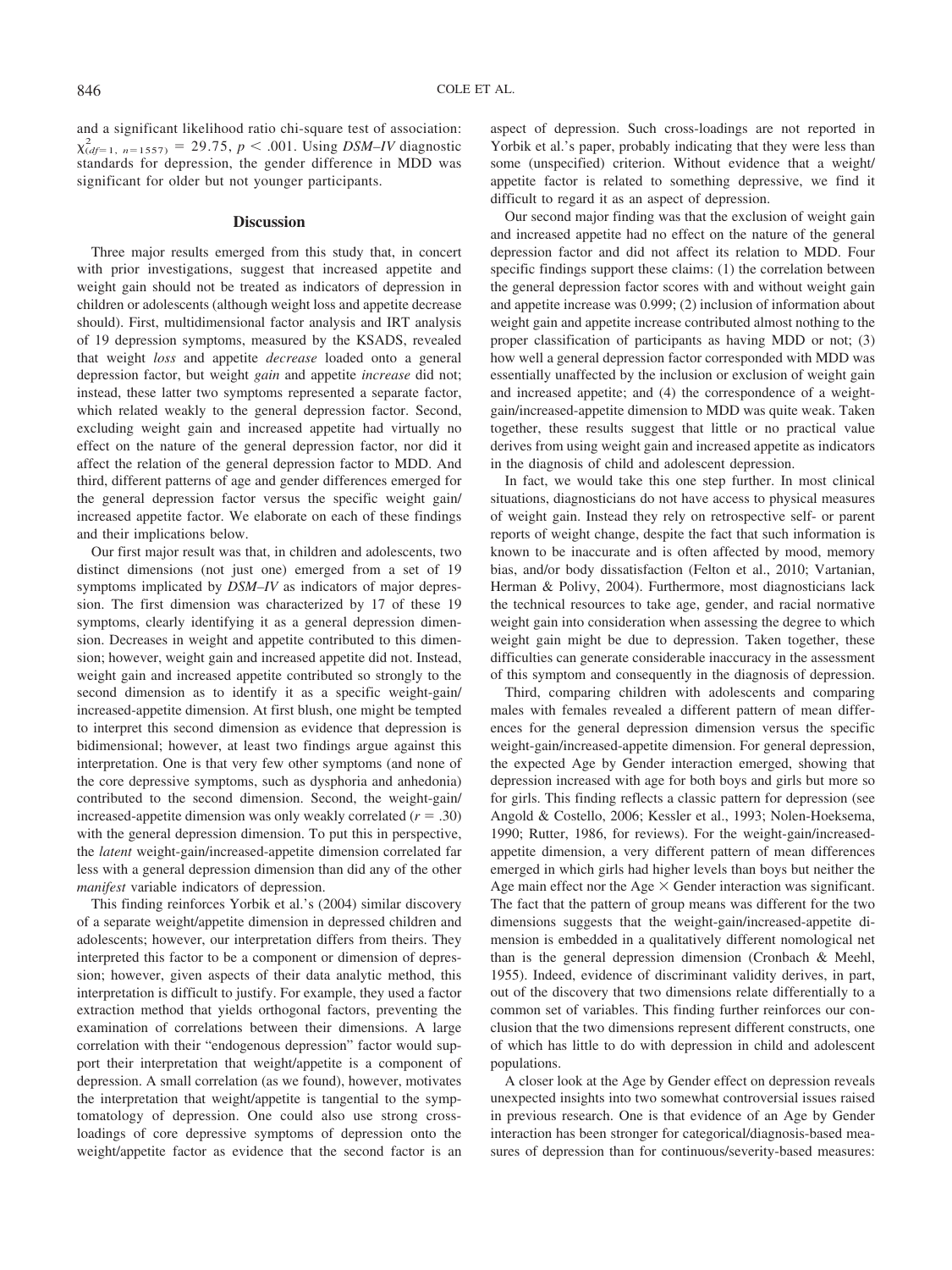compare Compas et al. (1997) with Hankin et al. (1998), leading to implications about the superiority of categorical/diagnostic operationalizations of depression (Hankin et al., 1998). Interestingly, most studies of dimensional depression rely on paper-and-pencil inventories, whereas most studies of categorical depression rely on clinical interview data. In the current study, our measure of both *dimensional* and *categorical* depression derived from KSADS *clinical interviews*. Our results revealed the opposite pattern: the Age by Gender effect on our continuous general depression dimension was significant, whereas the interaction effect on our categorical index of MDD diagnosis was not. Statistically, interactions are notoriously difficult to detect.<sup>5</sup> Cautiously, we suggest that detection of a significant Age by Gender effect on depression hinges on the reliability and validity of the depression measure, and that (a) a continuous measure of depression derived from clinical interviews with children and parents contains more information than (b) a dichotomous diagnosis of depression based on the same information, which contains more information than (c) a depression inventory administered only to children. (Similar points derived from the TADS project; March et al., 2004, 2007.)

The second controversial issue pertains to whether a gender difference in depression exists in preadolescent children. Most studies have suggested that the gender difference in depression does not exist until adolescence (see Angold & Costello, 2006; Kessler et al., 1993; Nolen-Hoeksema, 1990; Rutter, 1986). A few studies have suggested that it does (Kazdin, French & Unis, 1983; Liss, Phares, Liljequist,  $2001$ <sup>6</sup> In the current study, we found no evidence of a gender effect on depression in younger participants when depression was represented by presence/absence of MDD. Conversely, we found a significant gender difference among younger participants (with girls  $>$  boys) when depression was represented by our continuous general depression dimension. Again, we speculate that the discrepancy between these findings is attributable to the fact that more information is lost than gained when shifting from our dimensional representation of depression to our categorical/diagnostic representation of depression (Haslam & Beck, 1994; Ruscio, Zimmerman, McGlinchey, Chelminski, & Young, 2007).

Despite the strengths of the current study (a relatively large and diverse sample, the use of KSADS interviews, a high proportion of clinically depressed youths, and utilization of multigroup and multidimensional factor analytic and IRT data analytic methods), various shortcomings also exist that suggest avenues for continued research. First, the current article focuses on data assessed by semistructured clinical interview. For most symptoms of psychopathology, clinical interviews are about as close to a gold standard as is possible for diagnosticians; however, the symptom of weightchange is the exception. Self-reports of weight (let alone retrospective self-reports of weight change) are known to be biased (Goodman, Hinden & Khandelwal, 2000; Himes & Faricy, 2001; Vartanian et al., 2004; Wang, Patterson & Hills, 2002). Despite this fact, only one study has attempted to estimate the relation between physical measures of weight change and depression symptoms in children or adolescents (Felton et al., 2010), and it was based on a community sample of relatively nondepressed youths. Despite the current result and all the physiological, psychological, and behavioral arguments presented in our introduction, research is still needed on the relation between actual weight gain and major depression in children and adolescents.

Second, given the paucity of factor analytic and IRT work on the dimensionality of clinical-interview measures of depressive symptoms in young people, we elected to take an exploratory, not a confirmatory, data analytic approach. The fact that the results of our exploratory approaches supported our hypothesis represents a kind of confirmation; however, more work is needed. The current results pave the way for a confirmatory factor analytic or IRT work. That said, a word of caution is in order. For a variety of reasons, problems with confirmatory analyses can produce results that appear not to "confirm" exploratory results, especially when individual items represent the units of analysis (Asparouhov & Muthén, 2009; Floyd & Widaman, 1995; Reise, Waller & Comray, 2000; van Prooijen & Van der Kloot, 2001). Applications of confirmatory analytic methods to these questions must avoid these pitfalls.

Third, a factor that could complicate interpretation of our results is the use of psychotropic medication by some study participants. Some psychotropic medications can affect physical growth in children and adolescents, with one of the stronger effects being the association of amphetamines with slowed physical growth (Correll & Carlson, 2006; Faraone, Biederman, Morley, & Spencer, 2008). Despite the many advantages of our aggregate data set, a disadvantage was the diversity of approaches to collecting information about current medications. For some of the contributing studies, participants were excluded if they were on psychotropic medication. In other studies, psychotropic medications were allowed and medication data were systematically gathered. In still other studies, data on psychotropic use were simply not available. Taken together, this methodological diversity prevented us from testing or controlling systematically for psychotropic use by some of the study participants. Better measures of medication use would be important in future research.

Fourth, among our participants who had clinically significant depression, an unknown subset may well have gone on to develop bipolar disorder (Angst, Felder, Frey, & Stassen, 1978; Angst, Gamma, Sellaro, Lavori, & Zhang, 2003; Beesdo et al., 2009; Fiedorowicz et al., 2011). Some research suggests that such cases are more likely to have the "atypical" presentation: hypersomnia, increased appetite, interpersonal sensitivity, leaden paralysis, and so forth (Akiskal & Benazzi, 2005; Angst, Gamma, Sellaro, Zhang, & Merikangas, 2002; Benazzi, 2005). These cases could be responsible for the migration of increased appetite and weight gain (atypical features) into a separate factor. Although future studies should examine this possibility, our analyses revealed no clustering of weight gain and appetite increase with symptoms such as hypersomnia or psychomotor retardation (data on leaden paralysis and interpersonal sensitivity were not available), as one might expect if atypical depression were responsible for our results.

Finally, various technical caveats are in order. First, one must guard against the overinterpretation of our weight gain/appetite increase dimension. We are confident that it does not represent

<sup>5</sup> For a variety of reasons (including reduced power), interaction effects are often difficult to detect. Increasing measurement reliability and validity can diminish this problem (e.g., McClelland & Judd, 1993).

<sup>6</sup> Two studies have even suggested the opposite—that before adolescence, boys are more depressed than girls (Anderson, Williams, McGee, & Silva, 1987; Angold, Costello, & Worthman, 1998).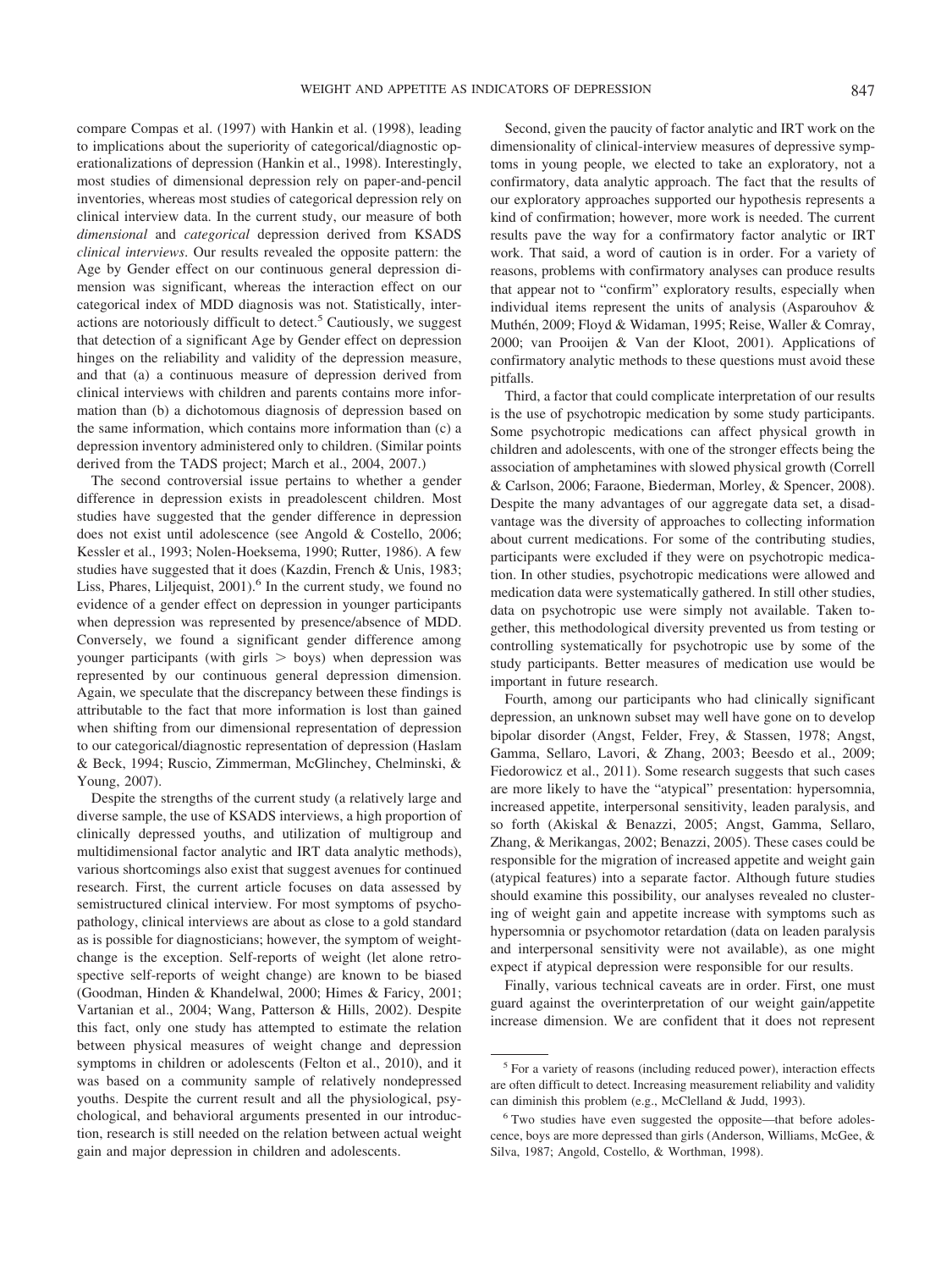depression, but as the dimension is anchored by only two symptoms assessed by the KSADS interview and not by any physical measures, we caution against more elaborate interpretations. Second, in exploratory analyses such as ours results can vary depending upon the choice of method. Third, as no practical guidelines yet exist for the interpretation of DIF effect sizes in multidimensional IRT, we used cutoff values recommended for DFIT procedures. Fourth, we examined results from both a unidimensional and a bidimensional graded response model even though the unidimensional model did not fit the data well. In circumstances like ours, however, where one dimension is dominant and other dimensions are minor, unidimensional parameter estimates and latent variable scores are little affected by the other dimensions (Ansley & Forsyth, 1985; Drasgow & Parsons, 1983; Reckase, 1979; Way, Ansley, & Forsyth, 1988).

## **Conclusion**

In conclusion, results of the current study (with support from prior investigations) suggest that increased appetite and weight gain should not be treated as indicators of depression in children and adolescents. We speculate that during developmental periods of rapid physical growth and psychological change, weight gain and increased appetite are under so many other physiological and psychological controls as to reduce greatly the sensitivity of these variables as indicators of depression. Importantly, this conclusion does not extend to the opposites of these symptoms, weight loss and decreased appetite, which do seem to be valid indicators of depression during these developmental periods. As such, these results carry major implications for the revision of the DSM. Whether or not weight gain and increased appetite are valid indicators of depression in adults (and some studies suggest they are not: e.g., Zimmerman, McGlinchey, Young, & Chelminski, 2006), our results indicate that they are not valid indicators for children and adolescents. Empirical support for DSM diagnostic criteria will be improved if these findings are taken into account.

#### **References**

- Ahmed, M. L., Ong, K. K. L., Morrell, D. J., Cox, L., Drayer, N., Perry, L., . . . Dunger, D. B. (1999). Longitudinal study of leptin concentrations during puberty: Sex differences and relationship to changes in body composition. *Journal of Clinical Endocrinology and Metabolism, 84,* 899 –905. doi:10.1210/jc.84.3.899
- Akiskal, H. S., & Benazzi, F. (2005). Atypical depression: A variant of bipolar II or a bridge between unipolar and bipolar II? *Journal of Affective Disorders Special Issue: Bipolar Depression: Focus on Phenomenology, 84,* 209 –217.
- American Psychiatric Association. (2000). *Diagnostic and statistical manual of mental disorders* (4th ed., text rev.). Washington, DC: Author.
- Anderson, J. C., Williams, S. M., McGee, R., & Silva, P. A. (1987). DSM-III disorders in preadolescent children: Prevalence in a large sample from the general population. *Archives of General Psychiatry, 44,* 69 –76. doi:10.1001/archpsyc.1987.01800130081010
- Angold, A., Costello, E. J., & Worthman, C. M. (1998). Puberty and depression: The roles of age, pubertal status and pubertal timing. *Psychological Medicine: A Journal of Research in Psychiatry and the Allied* Sciences, 28, 51-61.
- Angold, A., & Costello, E. J. (2006). Puberty and Depression. *Child and Adolescent Psychiatric Clinics of North America, 15,* 919 –937. doi: 10.1016/j.chc.2006.05.013
- Angst, J., Felder, W., Frey, R., & Stassen, H. H. (1978). The course of affective disorders: I. change of diagnosis of monopolar, unipolar, and bipolar illness. *Archiv fu¨r Psychiatrie und Nervenkrankheiten, 226,* 57– 64. doi:10.1007/BF00344124
- Angst, J., Gamma, A., Sellaro, R., Lavori, P. W., & Zhang, H. (2003). Recurrence of bipolar disorders and major depression: A life-long perspective. *European Archives of Psychiatry and Clinical Neuroscience, 253,* 236 –240. doi:10.1007/s00406-003-0437-2
- Angst, J., Gamma, A., Sellaro, R., Zhang, H., & Merikangas, K. (2002). Toward validation of atypical depression in the community: Results of the Zurich cohort study. *Journal of Affective Disorders, 72,* 125–138. doi:10.1016/S0165-0327(02)00169-6
- Ansley, T. M., & Forsyth, R. A. (1985). An examination of the characteristics of unidimensional IRT parameter estimates derived from twodimensional data. *Applied Psychological Measurement*, 9, 37–48. doi: 10.1177/014662168500900104
- Asparouhov, T., & Muthén, B. (2009). Exploratory structural equation modeling. *Structural Equation Modeling, 16,* 397– 438. doi:10.1080/ 10705510903008204
- Beesdo, K., Höfler, M., Leibenluft, E., Lieb, R., Bauer, M., & Pfennig, A. (2009). Mood episodes and mood disorders: Patterns of incidence and conversion in the first three decades of life. *Bipolar Disorders, 11,* 637– 649. doi:10.1111/j.1399-5618.2009.00738.x
- Benazzi, F. (2005). Atypical depression and its relation to bipolar spectrum. In A. Marneros & F. K. Goodwin (Eds.), *Bipolar disorders: Mixed states, rapid cycling and atypical forms* (pp. 131–156). Cambridge, UK: Cambridge University Press. doi:10.1017/CBO9780511544019.007
- Bolt, D. M. (2002). A Monte Carlo comparison of parametric and nonparametric polytomous DIF detection methods. *Applied Measurement in Education, 15,* 113–141. doi:10.1207/S15324818AME1502\_01
- Borchardt, C. M., & Meller, W. H. (1996). Symptoms of affective disorder in pre-adolescent versus adolescent inpatients. *Journal of Adolescence, 19,* 155–161. doi:10.1006/jado.1996.0015
- Bornstein, S. R., Schuppenies, A., Wong, M. L., & Licinio, J. (2006). Approaching the shared biology of obesity and depression: The stress axis as the locus of gene– environment interactions. *Molecular Psychiatry, 11,* 892–902. doi:10.1038/sj.mp.4001873
- Browne, M. W. (2001). An overview of analytic rotation in exploratory factor analysis. *Multivariate Behavioral Research, 36,* 111–150. doi: 10.1207/S15327906MBR3601\_05
- Cho, S-J., Li, F., & Bandalos, D. L. (2009). Accuracy of the parallel analysis procedure using polychoric correlations. *Educational and Psychological Measurement, 69,* 748 –759. doi:10.1177/0013164409332229
- Cole, D. A., Cai, L., Martin, N. C., Findling, R. L., Youngstrom, E. A., Garber, J., ... Forehand, R. (2011). Structure and measurement of depression in youths: Applying Item Response Theory to clinical data. *Psychological Assessment, 23,* 819 – 833.
- Compas, B. E., Champion, J. E., Forehand, R., Cole, D. A., Resslund, K. L., Fear, J., . . . Roberts, L. (2010). Coping and parenting: Mediators of 12-month outcomes of a family group cognitive-behavioral preventive intervention with families of depressed parents. *Journal of Consulting and Clinical Psychology, 78,* 623– 634. doi:10.1037/a0020459
- Compas, B. E., Forehand, R., Keller, G., Champion, J. E., Rakow, A., Reeslund, K. L., . . . Cole, D. A. (2009). Randomized controlled trial of a family cognitive-behavioral preventive intervention for children of depressed parents. *Journal of Consulting and Clinical Psychology, 77,* 1007–1020. doi:10.1037/a0016930
- Compas, B. E., Oppedisano, G., Connor, J. K., Gerhardt, C. A., Hinden, B. R., Achenbach, T. M., & Hammen, C. (1997). Gender differences in depressive symptoms in adolescence: Comparison of national samples of clinically referred and nonreferred youths. *Journal of Consulting and Clinical Psychology, 65,* 617– 626. doi:10.1037/0022-006X.65.4.617
- Correll, C. U., & Carlson, H. E. (2006). Endocrine and metabolic adverse effects of psychotropic medications in children and adolescents. *Journal*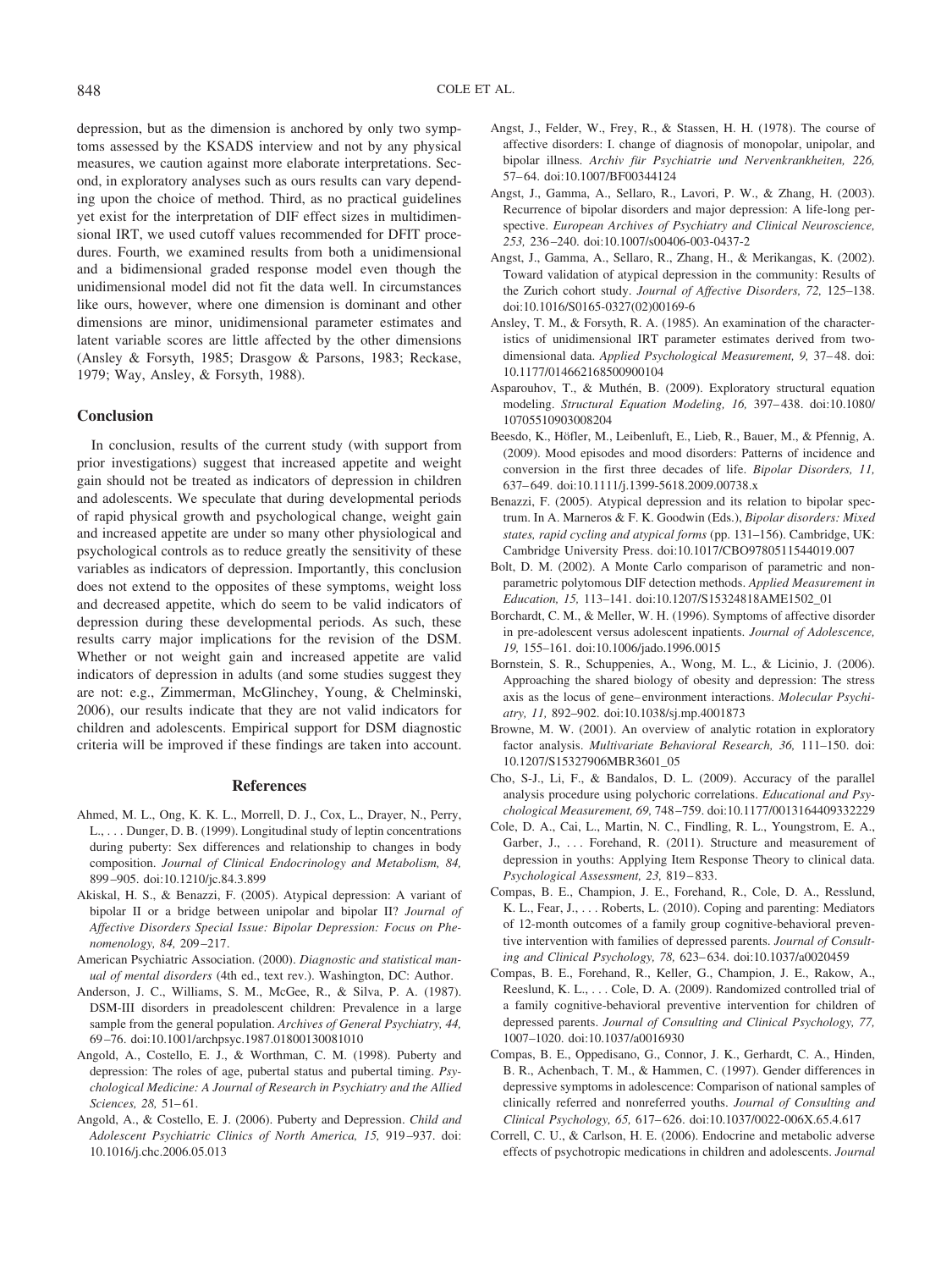*of the American Academy of Child & Adolescent Psychiatry, 45,* 771– 791. doi:10.1097/01.chi.0000220851.94392.30

- Cronbach, L. J., & Meehl, P. C. (1955). Construct validity in psychological tests. *Psychological Bulletin, 52,* 281–302. doi:10.1037/h0040957
- Curran, P. J., & Hussong, A. M. (2009). Integrative data analysis: The simultaneous analysis of multiple data sets. *Psychological Methods, 14,* 81–100. doi:10.1037/a0015914
- De Boeck, P., & Wilson, M. (2004). *Explanatory item response models: A generalized linear and nonlinear approach.* New York, NY: Springer.
- Drasgow, F., & Parsons, C. K. (1983). Application of unidimensional item response theory models to multidimensional data. *Applied Psychological Measurement, 7,* 189 –199. doi:10.1177/014662168300700207
- Essex, M. J., Kraemer, H. C., Armstrong, J. M., Boyce, W. T., Goldsmith, H. H., Klein, M. H., . . . Kupfer, D. J. (2006). Exploring risk factors for the emergence of children's mental health problems. *Archives of General Psychiatry, 63,* 1246 –1256. doi:10.1001/archpsyc.63.11.1246
- Essex, M. J., Kraemer, H. C., Slattery, M. J., Burk, L. R., Boyce, W. T., Woodward, H. R., ... Kupfer, D. J. (2009). Screening for childhood mental health problems: Outcomes and early identification. *Journal of Child Psychology and Psychiatry, 50,* 562–570. doi:10.1111/j.1469- 7610.2008.02015.x
- Faraone, S. V., Biederman, J., Morley, C. P., & Spencer, T. J. (2008). Effect of stimulants on height and weight: A review of the literature. *Journal of the American Academy of Child & Adolescent Psychiatry, 47,* 994 –1009.
- Fehm, H. L., Smolnik, R., Kern, W., McGregor, G. P., Bickel, U., & Born, J. (2001). The melanocortin melanocyte-stimulating hormone/ adrenocorticotropin 4 –10 decreases body fat in humans. *Journal of Clinical Endocrinology and Metabolism, 86,* 1144 –1148. doi:10.1210/ jc.86.3.1144
- Felton, J., Cole, D. A., Tilghman-Osborne, C., & Maxwell, M. (2010). The relation of weight change to depressive symptoms in adolescence. *Development and Psychopathology, 22,* 205–216. doi:10.1017/ S0954579409990356
- Fiedorowicz, J. G., Endicott, J., Leon, A. C., Solomon, D. A., Keller, M. B., & Coryell, W. H. (2011). Subthreshold hypomanic symptoms in progression from unipolar major depression to bipolar disorder. *The American Journal of Psychiatry, 168,* 40 – 48. doi:10.1176/appi.ajp .2010.10030328
- Field, A. E., Austin, S. B., Taylor, C. B., Malspeis, S., Rosner, B., Rockett, H. R., . . . Colditz, G. A. (2003). Relation between dieting and weight change among preadolescents and adolescents. *Pediatrics, 112,* 900 – 906. doi:10.1542/peds.112.4.900
- Findling, R. L., Youngstrom, E. A., McNamara, N. K., Stansbrey, R. J., Demeter, C. A., Bedoya, D., . . . Calabrese, J. R. (2005). Early symptoms of mania and the role of parental risk. *Bipolar Disorders, 7,* 623– 634. doi:10.1111/j.1399-5618.2005.00260.x
- Flament, M. F., Cohen, D., Choquet, M., Jeammet, P., & LeDoux, S. (2001). Phenomenology, psychosocial correlates, and treatment seeking in major depression and dysthymia of adolescence. *American Academy of Child & Adolescent Psychiatry, 40,* 1070 –1078. doi:10.1097/ 00004583-200109000-00016
- Flowers, C. P., Oshima, T. C., & Raju, N. S. (1999). A description and demonstration of the polytomous-DFIT framework. *Applied Psychological Measurement, 23,* 309 –326. doi:10.1177/01466219922031437
- Floyd, F. J., & Widaman, K. F. (1995). Factor analysis in the development and refinement of clinical assessment instruments. *Psychological Assessment,7,* 286 –299. doi:10.1037/1040-3590.7.3.286
- Friedman, R. C., Hurt, S. W., Clarkin, J. F., Corn, R., & Aronoff, M. S. (1983). Symptoms of depression among adolescents and young adults. *Journal of Affective Disorders, 5,* 37– 43. doi:10.1016/0165- 0327(83)90034-4
- Gallup, G., & Castelli, J. (1989). *The people's religion: American faith in the 90's.* NY: Collier Macmillan.
- Geller, B., Zimerman, B., Williams, M., Bolhofner, K., Craney, J. L., Delbello, M. P., & Soutullo, C. (2001). Reliability of the Washington University in St. Louis Kiddie Schedule for Affective Disorders and Schizophrenia (WASH-U-KSADS) mania and rapid cycling sections. *Journal of the American Academy of Child & Adolescent Psychiatry, 40,* 450 – 455. doi:10.1097/00004583-200104000-00014
- Goldberg, J. H., & King, A. C. (2007). Physical activity and weight management across the lifespan. *Annual Review of Public Health, 28,* 145–170. doi:10.1146/annurev.publhealth.28.021406.144105
- Goodman, E., Hinden, B., & Khandelwal, S. (2000). Accuracy of teen and parental reports of obesity and body mass index. *Pediatrics, 106,* 52–58. doi:10.1542/peds.106.1.52
- Goodyer, I., Dubicka, B., Wilkinson, P., Kelvin, R., Roberts, C., Byford, S., . . . Harrington, R. (2007). Selective serotonin reuptake inhibitors (SSRIs) and routine specialist care with and without cognitive behavior therapy in adolescents with major depression: Randomised controlled trial. *British Medical Journal, 335,* 142. doi:10.1136/bmj.39224 .494340.55
- Goodyer, I., Dubicka, B., Wilkinson, P., Kelvin, R., Roberts, C., Byford, S., . . . Harrington, R. (2008). A randomized controlled trial of cognitive behavior therapy in adolescents with major depression treated by selective serotonin reuptake inhibitors. The ADAPT trial. *Health Technology Assessment,* 12, ix– 60.
- Grabe, S., Hyde, J., & Lindberg, S. (2007). Body objectification and depression in adolescents: The role of gender, shame, and rumination. *Psychology of Women Quarterly, 31,* 164 –175. doi:10.1111/j.1471- 6402.2007.00350.x
- Hankin, B. L., Abramson, L. Y., Moffitt, T. E., Silva, P. A., McGee, R., & Angell, K. E. (1998). Development of depression from preadolescence to young adulthood: Emerging gender differences in a 10-year longitudinal study. *Journal of Abnormal Psychology, 107, 128-140*. doi: 10.1037/0021-843X.107.1.128
- Haslam, N., & Beck, A. T. (1994). Subtyping major depression: A taxometric analysis. *Journal of Abnormal Psychology, 103, 686–692*. doi: 10.1037/0021-843X.103.4.686
- Himes, J. H., & Faricy, A. (2001). Validity and reliability of self-reported stature and weight of US adolescents. *American Journal of Human Biology, 13, 255-260. doi:10.1002/1520-6300(200102/03)13:2<255::* AID-AJHB1036>3.0.CO;2-E
- Horn, J. L. (1965). A rationale and test for the number of factors in factor analysis. *Psychometrika, 30,* 179 –185. doi:10.1007/BF02289447
- Hu, L., & Bentler, P. M. (1999). Cutoff criteria for fit indexes in covariance structure analysis: Conventional criteria versus new alternatives. *Structural Equation Modeling, 6,* 1–55. doi:10.1080/10705519909540118
- Humphreys, L. G., & Montanelli, R. G. (1975). An investigation of the parallel analysis criterion for determining the number of common factors. *Multivariate Behavioral Research, 10,* 193–205. doi:10.1207/ s15327906mbr1002\_5
- Jéquier, E., & Tappy, L. (1999). Regulation of body weight in humans. *Physiological Reviews, 79,* 451– 480.
- Kaufman, J., Birmaher, B., Brent, D., Rao, U., Flynn, C., Moreci, P., . . . Ryan, N. (1997). Schedule for Affective Disorders and Schizophrenia for School Age Children–Present and Lifetime Version (K–SADS–PL): Initial reliability and validity data. *Journal of the American Academy of Child & Adolescent Psychiatry, 36,* 980 –988. doi:10.1097/00004583- 199707000-00021
- Kaufman, J., Birmaher, B., Brent, D., Rao, U., & Ryan, N. (1996). Kiddie SADS– Present and Lifetime Version (K–SADS–PL). Unpublished instrument, Western Psychiatric Institute and Clinics, University of Pittsburgh School of Medicine, PA.
- Kaufman, N. K., Rohde, P., Seeley, J. R., Clarke, G. N., & Stice, E. (2005). Potential mediators of cognitive– behavioral therapy for adolescents with comorbid major depressive and conduct disorder. *Journal of Con-*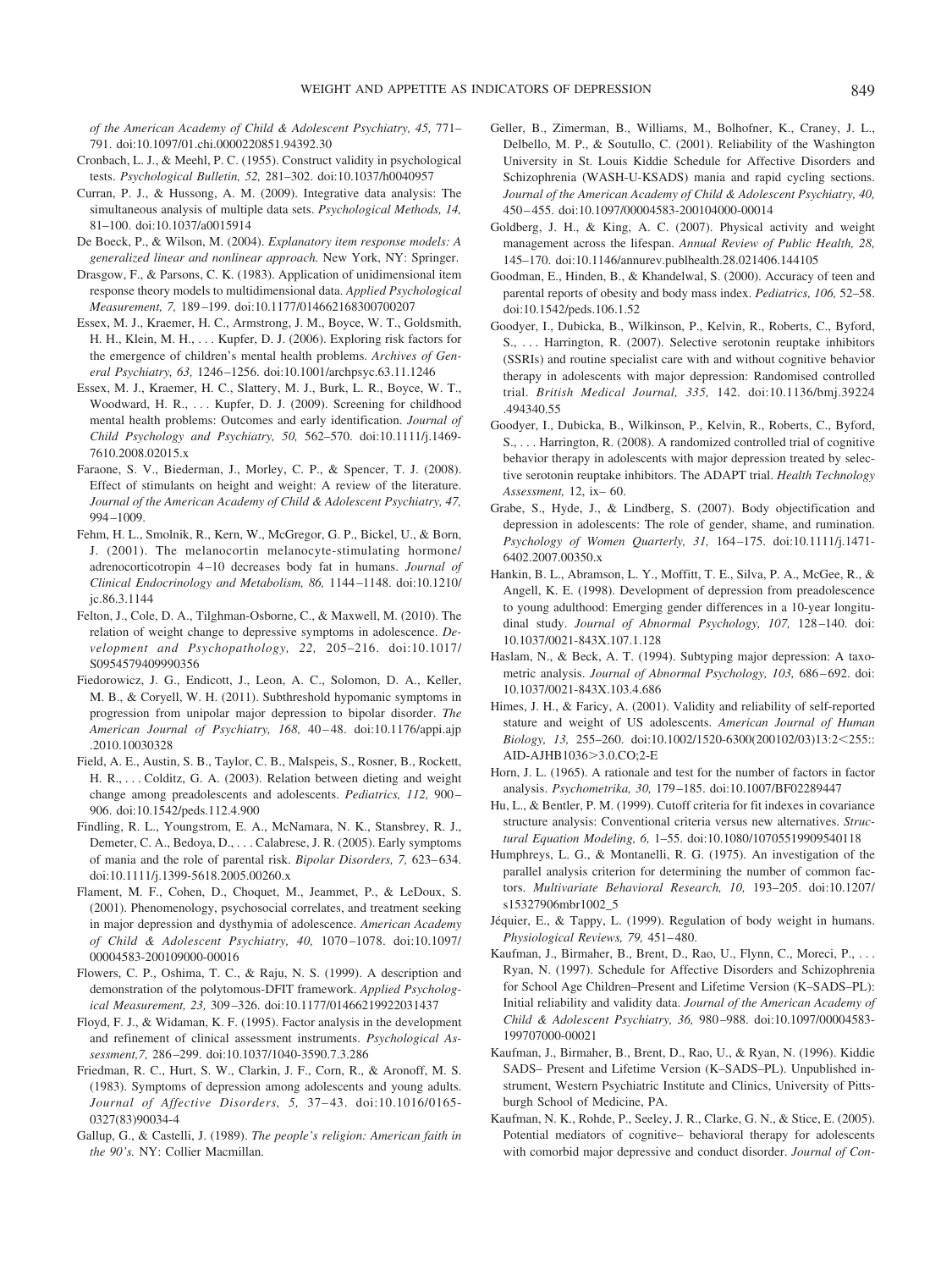*sulting and Clinical Psychology, 73,* 38 – 46. doi:10.1037/0022- 006X.73.1.38

- Kazdin, A. E., French, N. H., & Unis, A. S. (1983). Child, mother, and father evaluations of depression in psychiatric inpatient children. *Journal of Abnormal Child Psychology: An official publication of the International Society for Research in Child and Adolescent Psychopathology, 11,* 167–179. doi:10.1007/BF00912083
- Kessler, R. C., McGonagle, K. A., Swartz, M., Blazer, D. G., & Nelson, C. B. (1993). Sex and depression in the National Comorbidity Survey. I: Lifetime prevalence, chronicity and recurrence. *Journal of Affective Disorders, 29,* 85–96. doi:10.1016/0165-0327(93)90026-G
- Kim, S.-H., Cohen, A. S., Alagoz, C., & Kim, S. (2007). DIF detection and effect size measures for polytomously scored items. *Journal of Educational Measurement, 44,* 93–116. doi:10.1111/j.1745-3984.2007 .00029.x
- Lerner, R. M., & Steinberg, L. (2004). The scientific study of adolescent development. In R. M. Lerner & L. Steinberg (Eds.), *Handbook of adolescent psychology* (2nd ed, pp. 1–12). New York, NY: John Wiley & Sons.
- Liss, H., Phares, V., & Liljequist, L. (2001). Symptom endorsement differences on the children's depression inventory with children and adolescents on an inpatient unit. *Journal of Personality Assessment, 76,* 396 – 411. doi:10.1207/S15327752JPA7603\_03
- March, J., Silva, S., Petrycki, S., Curry, J., Wells, K., Fairbank, J., . . . the TADS Team. (2004). Fluoxetine, cognitive-behavioral therapy, and their combination for adolescents with depression: Treatment for adolescents with depression study (TADS) randomized controlled trial. *JAMA: Journal of the American Medical Association, 292,* 807– 820. doi:10.1001/ jama.292.7.807
- March, J., Silva, S., Petrycki, S., Curry, J., Wells, K., Fairbank, J., . . . Severe, J. (2007). The treatment for adolescents with depression study (TADS): Long-term effectiveness and safety outcomes. *Archives of General Psychiatry, 64,* 1132–1143. doi:10.1001/archpsyc.64.10.1132
- Markowitz, S., Friedman, M. A., & Arent, S. M. (2008). Understanding the relation between obesity and depression: Causal mechanisms and implications for treatment. *Clinical Psychology: Science and Practice, 15,* 1–20. doi:10.1111/j.1468-2850.2008.00106.x
- Maxwell, M. A., & Cole, D. A. (2009). Weight change and appetite disturbance as symptoms of adolescent depression: Toward an integrative biopsychosocial model. *Clinical Psychology Review, 29,* 260 –273. doi:10.1016/j.cpr.2009.01.007
- McClelland, G. H., & Judd, C. M. (1993). Statistical difficulties of detecting interactions and moderator effects. *Psychological Bulletin, 114,* 376 –390. doi:10.1037/0033-2909.114.2.376
- Mezulis, A. H., Priess, H. A., & Hyde, J. S. (2010). Rumination mediates the relationship between infant temperament and adolescent depressive symptoms. *Depression Research and Treatment, 2011* (online, open access, doi:10.1155/2011/487873).
- Mitchell, J., McCauley, E., Burke, P. M., & Moss, S. J. (1988). Phenomenology of depression in children and adolescents. *Journal of the American Academy of Child & Adolescent Psychiatry, 27,* 12–20. doi: 10.1097/00004583-198801000-00004
- Muraki, E., & Carlson, J. E. (1995). Full-information factor analysis for polytomous item responses. *Applied Psychological Measurement, 19,* 73–90. doi:10.1177/014662169501900109
- Muthe´n, L. K., & Muthe´n, B. O. (1998 –2006). *Mplus* 5.21 [Computer program]. Los Angeles, CA: Muthén & Muthén.
- Neary, N. M., Goldstone, A. P., & Bloom, S. R. (2004). Appetite regulation: From the gut to the hypothalamus. *Clinical Endocrinology (Oxf), 60,* 153–160.
- Neumark-Sztainer, D.,Wall,M., Guo, J., Story, M., Haines, J., & Eisenberg, M. (2006). Obesity, disordered eating, and eating disorders in a longitudinal study of adolescents: How do dieters fare 5 years later? *Journal*

*of the American Dietetic Association, 106,* 559 –568. doi:10.1016/ j.jada.2006.01.003

- Nolen-Hoeksema, S. (1990). *Sex differences in depression.* Stanford, CA: Stanford University Press.
- Orvaschel, H. (1994). *Schedule for Affective Disorders and Schizophrenia for School-Age Children—Epidemiological version* (5th ed.). Ft. Lauderdale, FL: Nova Southeastern University.
- Oshima, T. C., Raju, N. S., & Flowers, C. P. (1997). Development and demonstration of multidimensional IRT-based internal measures of differential functioning of items and tests. *Journal of Educational Measurement, 34,* 253–272. doi:10.1111/j.1745-3984.1997.tb00518.x
- Patton, G. C., Carlin, J. B., Shao, Q., Hibbert, M. E., Rosier, M., Selzer, R., & Bowes, G. (1997). Adolescent dieting: Healthy weight control or borderline eating disorder. *Journal of Child Psychology and Psychiatry, 38,* 299 –306. doi:10.1111/j.1469-7610.1997.tb01514.x
- Pilowsky, D. J., Wickramaratne, P., Talati, A., Tang, M., Hughes, C. W., Garber, J.,... Weissman, M. M. (2008). Children of depressed mothers 1 year after the initiation of maternal treatment: Findings from the STAR\*D-Child Study. *The American Journal of Psychiatry, 165,* 1136 – 1147 doi:10.1176/appi.ajp.2008.07081286
- Priess, H. A., Lindberg, S., & Hyde, J. S. (2009). Adolescent gender-role identity and mental health: Gender intensification revisited. *Child Development, 80,* 1531–1544. doi:10.1111/j.1467-8624.2009.01349.x
- Raju, N. S., van der Linden, W. J., & Fleer, P. F. (1995). IRT-based internal measures of differential functioning of items and tests. *Applied Psychological Measurement, 19,* 353–368. doi:10.1177/ 014662169501900405
- Raju, N. S. (1988). The area between two item characteristic curves. *Psychometrika, 53,* 495–502. doi:10.1007/BF02294403
- Reckase, M. D. (1979). Unidimensional latent trait models applied to multifactor tests: Results and implications. *Journal of Educational Statistics, 4,* 207–230. doi:10.2307/1164671
- Reise, S. P., Waller, N., & Comray, A. L. (2000). Factor analysis and scale revision. *Psychological Assessment, 12,* 287–297. doi:10.1037/1040- 3590.12.3.287
- Roberts, R. E., Lewinsohn, P. M., & Seeley, J. R. (1995). Symptoms of DSM-III-R major depression in adolescence: Evidence from an epidemiological survey. *Journal of the American Academy of Child & Adolescent Psychiatry, 34,* 1608 –1617. doi:10.1097/00004583-199512000- 00011
- Rohde, P., Clarke, G., Mace, D., Jorgensen, J., & Seeley, J. (2004). An efficacy/effectiveness study of cognitive-behavioral treatment for adolescents with comorbid major depression and conduct disorder. *Journal of the American Academy of Child & Adolescent Psychiatry, 43,* 660 – 668. doi:10.1097/01.chi.0000121067.29744.41
- Rohde, P., Seeley, J., Kaufman, N., Clarke, G., & Stice, E. (2006). Predicting time to recovery among depressed adolescents treated in two psychosocial group interventions. *Journal of Consulting and Clinical Psychology, 74,* 80 – 88. doi:10.1037/0022-006X.74.1.80
- Romeo, R. D., & McEwen, B. S. (2006). Stress and the adolescent brain. *Annals of the New York Academy of Sciences, 1094,* 202.
- Ross, R., Dagnone, D., Jones, P. J. H., Smith, H., Paddags, A., Hudson, R., & Janssen, I. (2000). Reduction in obesity and related comorbid conditions after diet-induced weight loss or exercise-induced weight loss in men: A randomized, controlled trial. *Annals of Internal Medicine, 133,* 92–103.
- Ruscio, J., Zimmerman, M., McGlinchey, J. B., Chelminski, I., & Young, D. (2007). Diagnosing major depressive disorder XI: A taxometric investigation of the structure underlying DSM-IV symptoms. *Journal of Nervous and Mental Disease, 195,* 10 –19. doi:10.1097/01.nmd .0000252025.12014.c4
- Rutter, M. (1986). The developmental psychopathology of depression: Issues and perspectives. In M. Rutter, C. E. Izard, & P. B. Read (Eds.), *Depression in young people*. New York, NY: Guilford Press.